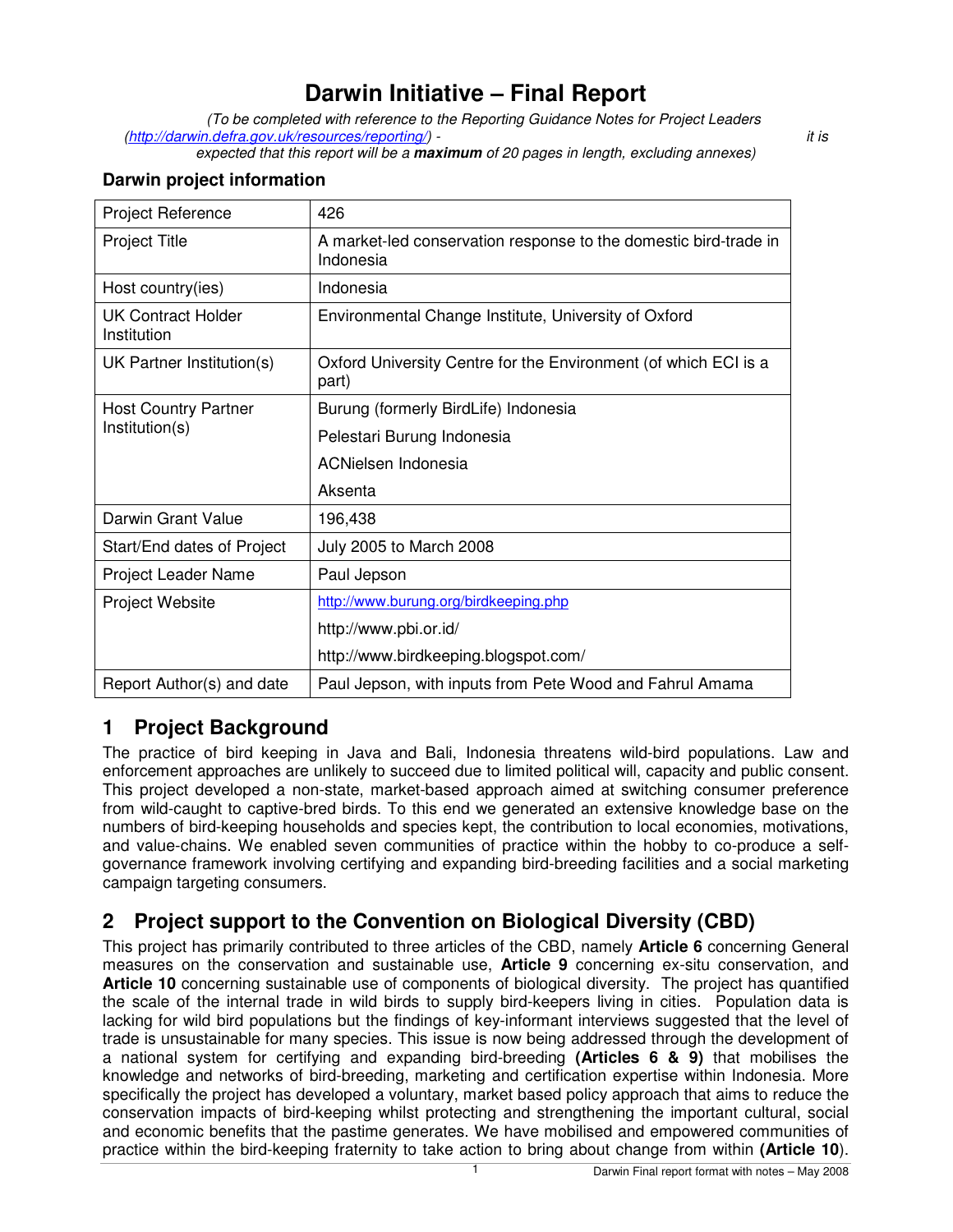We have engaged leading private sector organisations in this endeavour, specifically the market research company Nielsen-Indonesia and the bird-food manufacturer, Fancy.

The project supports the CBD Sustainable use focal area. If, as we hope, this project will lead to an increase in the supply of certified captive-bred birds then it will contribute to the indicator titled "proportion of products derived from sustainable sources". Moreover, if the status of traditional knowledge, innovation and practice is extended to include notions of 'citizen science' then the project has significantly expanded understandings and opportunities for knowledge sharing among the urban populous of Java and Bali on the topics such as bird appreciation, bird-breeding, and bird-related enterprises opportunities.

The project supports CITES by developing alternatives to the regulatory policy instruments that characterise this convention but which may be less effective when extended to domestic trade issues. The self-governance policy approach developed by this project provides an alternative (or complimentary) approach that recognises and respects Indonesian cultural practices relating to birds and empowers local actors to lead change. In addition, the large body of data generated on species, numbers of birds in trade, supply chains and the culture of bird-keeping will enable monitoring and capacity groups such as TRAFFIC to develop a deeper and more nuanced understanding of international bird trade issues as they relate to Indonesia.

## **3 Project Partnerships**

The project started as a tripartite initiative of two researchers at the OUCE, the head of Nielsen Indonesia, and Burung (formerly BirdLife) Indonesia who were the host country partner. Once the project commenced, it became clear that the committee of Pelestari Burung Indonesia (PBI) whose constituency includes bird-keepers and breeders, had for some years been pushing the same core agenda as the project, namely to reduce the number of wild caught birds kept and replace these with captive-bred alternatives. Over the course of the project, PBI became a key partner not least because they are highly respected within the bird-keeping fraternity possessing extensive networks and for several years been running a successful system of voluntary accreditation for the judges of songbird contests.

The government conservation agency (PHKA) was an official partner of the project but as the project developed, and in particular as our ideas on self governance took shape, we moved away from involving them in any direct decision-making regarding the project. Our approach was to keep PHKA fully informed of the project through regular briefings and presentations to senior staff teams (3-4 during the project) and informal meetings, but not to present any recommendations that might initiate their direct involvement. We took the view that a voluntary, market-based instrument (VMBI) targeting bird-keeping is more likely to succeed if it first establishes in the non-state domain and that direct government involvement should be sought at a later when there is a clearer idea of what supporting actions are needed.

Burung Indonesia administered the project in Indonesia and did a fine job of organising the household survey, workshops and testing the social marketing campaign. They extended the social research aspect of the project with a series of surveys at song-bird contests involving student volunteers. In addition, they have supported PBI build a web-site incorporating ideas from their own web-site on acting as a knowledge source and repository.

The social enterprise Aksenta, which specializes in strategy facilitation, certification and accreditation became a partner towards the end of the first year. An Aksenta founder is a highly regarded ex-BirdLife Indonesia employee with the ability to operate across networks. He recently facilitated strategic plans for PHKA an several international conservation programmes in Indonesia. Aksenta strengthened the project's networking capacity, contributed local expertise in certification, mentored BI staff in working with actors outside the government/community world, set up interviews with influential bird-keepers and provided another conduit for informally keeping the Indonesian conservation establishment informed of the work.

The fifth key partner was Nielsen-Indonesia who provided superb support on the social survey and social marketing dimensions of the project. They made senior staff available to contribute to training workshops and to advise on sampling methods and the social marketing campaign. In addition they placed question sets in two of the Omnibus surveys free of charge.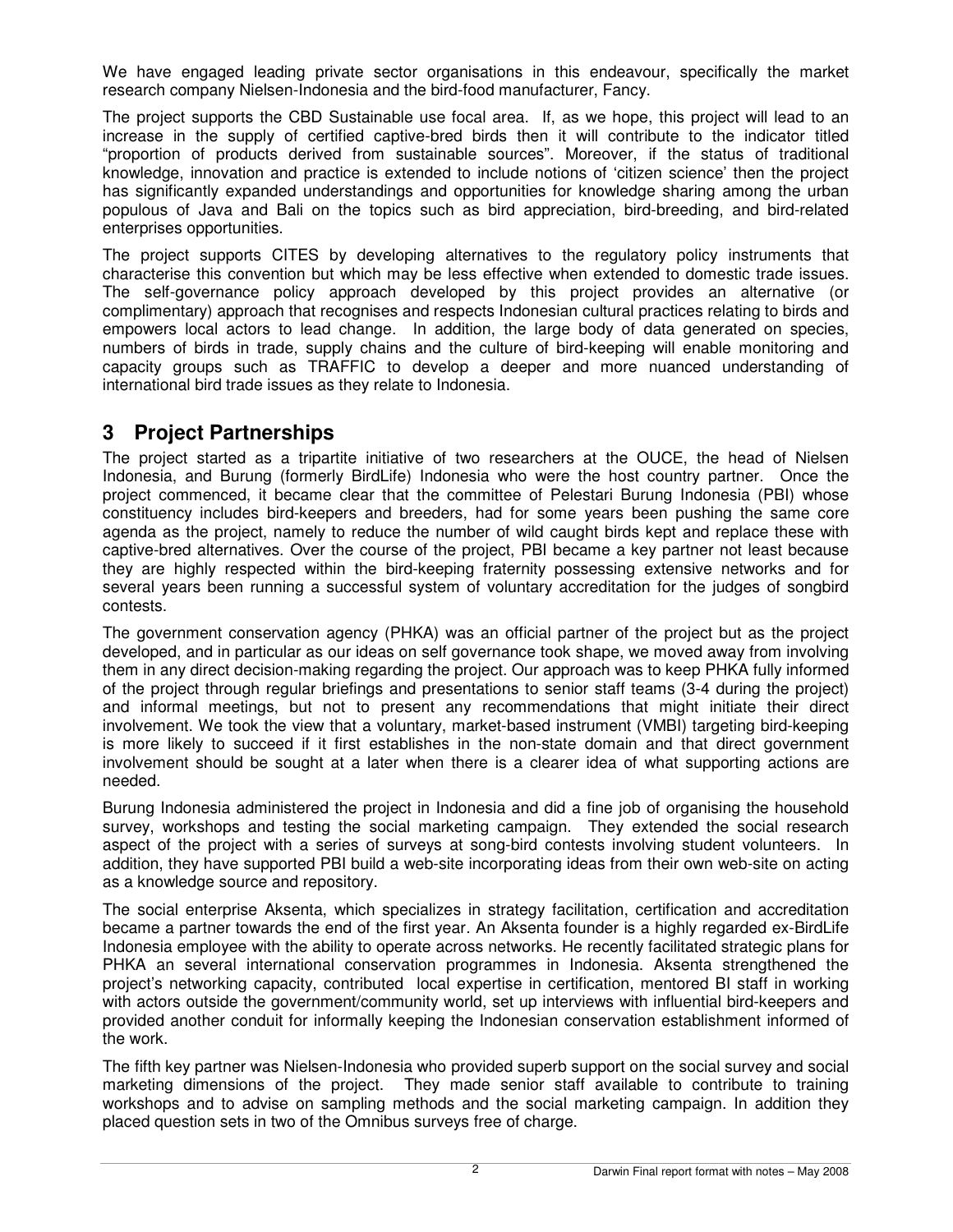In addition, the qualitative research component of the project identified seven distinct communities of practice (CoP) that influence the practice of bird-keeping either from within or outside. We brought key people in these different communities of practice together in a series of three workshops (and many informal meetings) to discuss the findings of research and discuss ways to mitigate the conservation impacts of bird keeping. These individuals and associations became important partners of the project.

## **4 Project Achievements**

#### **4.1 Impact: achievement of positive impact on biodiversity, sustainable use or equitable sharing of biodiversity benefits**

This project was not designed to bring about a direct change in an element of biodiversity, rather it was designed to develop a policy approach and instrument that would initiate a transition towards more sustainable practices of bird-appreciation and trade that will have an indirect impact on wild bird populations. The overall aim of the project was to create incentives to reduce the number and proportion of wild caught species kept by providing and promoting captive bred alternatives.

With respect to this aim, we see a number of key achievements:

- 1. The development of an alternative policy approach addressing issues of wild-bird keeping and trade in Indonesia. The project facilitated the development of a prestige led, voluntary market-based instrument that aims to bring about a switch from keeping wild caught birds to captive bred alternatives. This instrument comprises five components: 1) creation of a national system to certify breeders, 2) creation of networks of breeders, 3) promoting the prestige of ring classes at song contests, 4) promoting regular informal communication between breeders, leading hobbyists, bird related businesses and conservation NGOs and 5) a social marketing campaign targeting the general bird keeper. The foundations for all of these components have been put in place during the period of this project
- 2. Linked to the above, a plan for a system for certifying bird-breeding facilities in Indonesia. This includes a governance structure, standards and criteria, principles for auditors, and financing mechanisms. Fuller details are included in the attached policy brief (Jepson et al 2008). Together these two achievements deepened understanding of the scope and workings of market-based and voluntary governance mechanisms within Indonesian birdconservation networks.
- 3. The bringing together of distinct communities of practice within the bird keeping, show and trade fraternity into a large network that is now populated by an eclectic group of citizens prominent in business, bird-breeding science, and conservation. We have created a core network who both support conservation and certification and can see its benefits to the future of their specific interest areas. This network creates the capacity for Burung Indonesia to bridge international conservation governance networks and local networks, and to network across and into new sectors within Indonesian society.
- 4. An extensive evidence base on the social practice of bird keeping and domestic trade, that includes: 1) quantitative (overview) data on topics such as incidence of households keeping a bird, the species and numbers kept, economic contributions of the hobby, motivations the bird keeping according to the six major cities in Java and Bali and 2) deep insights on the structure, motivations for keeping birds (and giving-up!), and supply chains and trends in bird keeping based on the qualitative interviews. It has put in place a simple systems for monitoring long and short-term trends in bird keeping in the popularity of certain species. The evidence base has contributed substantial new knowledge and insight to international bird conservation network and it has highlighted the knowledge-edge Indonesia possesses in bird keeping and husbandry and the potential for this to contribute to pro-poor growth,. In short it has amplified policy making issue frames.
- 5. The collection of this evidence base involved extensive training and capacity building among birdlife Indonesia staff, local NGOs, and the network of University linked bird clubs in the six cities. This was created the capacity for local groups to conduct their own attitude surveys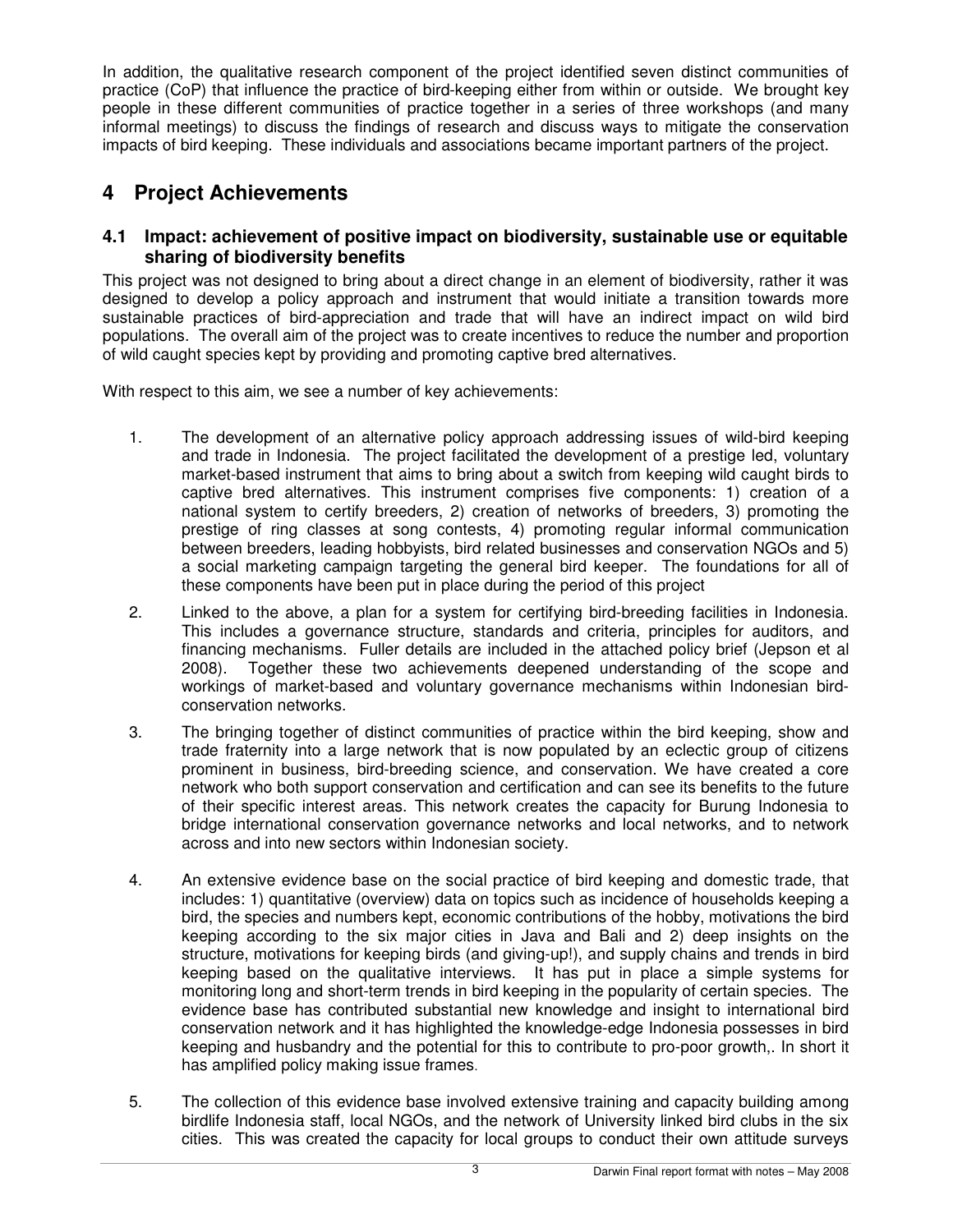and has put them in touch with locally-based expertise (Nielsen) which they can draw on for informal advice and support.

6. Perhaps more fundamentally, this project i) established the feasibility of NGOs conducting their own large scale and methodologically robust knowledge and attitudes surveys and ii) examining alternative policy instruments prior to their implementation.

#### **4.2 Outcomes: achievement of the project purpose and outcomes**

The project achieved its purposes although not in a manner we envisaged when designing the project. At the beginning we imagined that we might be able to outline a strategic framework - a new way ahead or road-map for talking about the domestic bird trade that key organisations would sign up to. In actuality, we have gone well beyond this and achieved the major milestone of agreeing a system for certifying bird-breeders and the key elements of a policy approach to increase the supply of captive-bred birds and change consumer attitudes in favour of buying these over wild-caught birds.

We have initiated a change in attitudes of leading hobbyists and song-contest organisers towards favouring (or at least wanting to promote) captive-bred birds and created links between Indonesian conservationists and assets that could enhance the impact and performance of conservation delivery. These include access to commercial marketing knowledge residing in international companies in Jakarta, access to communication and networking knowledge of local media companies, access to urban-based entrepreneur and bird breeder networks, and contacts with wealthy businessman including owners of bird food manufacturers) who are interested in sponsoring activities.

#### **4.3 Outputs (and activities)**

The project achieved most of the output as outlined in the logical framework, but because this was an exploratory and interactive some outputs became less valid and others became more important.

#### **4.4 Project standard measures and publications**

A list of publications is provided in Annex 5. A series of three academic papers are in preparation that will position this work within an examination and development of conservation policy approaches and instruments. The idea that alternative policy instruments should be assessed prior to implementation is gaining momentum in broader policy literature but has yet to be discussed in any detail in the conservation literature. The titles and status of the papers is as follows:

- Jepson, P & Ladle, R (Orxy in press) Developing New Policy Instruments to Regulate Consumption of Wild Birds: Socio-Demographic Characteristics of Bird-Keeping in Java and Bali by P Jepson & R Ladle
- Jepson, P, Ladle, R & Sujatnika (in prep) Re-framing bird-trade policy approaches: an economic profile of bird-keeping in Java and Bali, Indonesia

Jepson et al (not started) A self governance approach and model for the domestic bird trade in Indonesia

The first two papers are big data papers that finish with a discussion of conservation governance. The third will be the key conservation governance arising from this paper and will discuss the selfgovernance approach that emerged.

In addition the project has prepared a series of Technical memorandum on various aspects of the project aimed for the professional conservation practitioner community in Indonesia. These will shortly appear on the BI website.

Finally, popular articles are in press with Birding Asia and Geographical magazine and we expect more to follow.

#### **4.5 Technical and Scientific achievements and co-operation**

To support the evaluation and development of new policy instruments and build capacity in social survey approaches we conducted a programme of quantitative and qualitative social research. This adopted a mixed methods approach that comprised two phases: 1) a 'thin cut' phase involving exploratory interviews, a questionnaire survey and media analysis to generate overview data on the scale and attributes of bird-keeping and scope out the key-actors, networks and motivations that a policy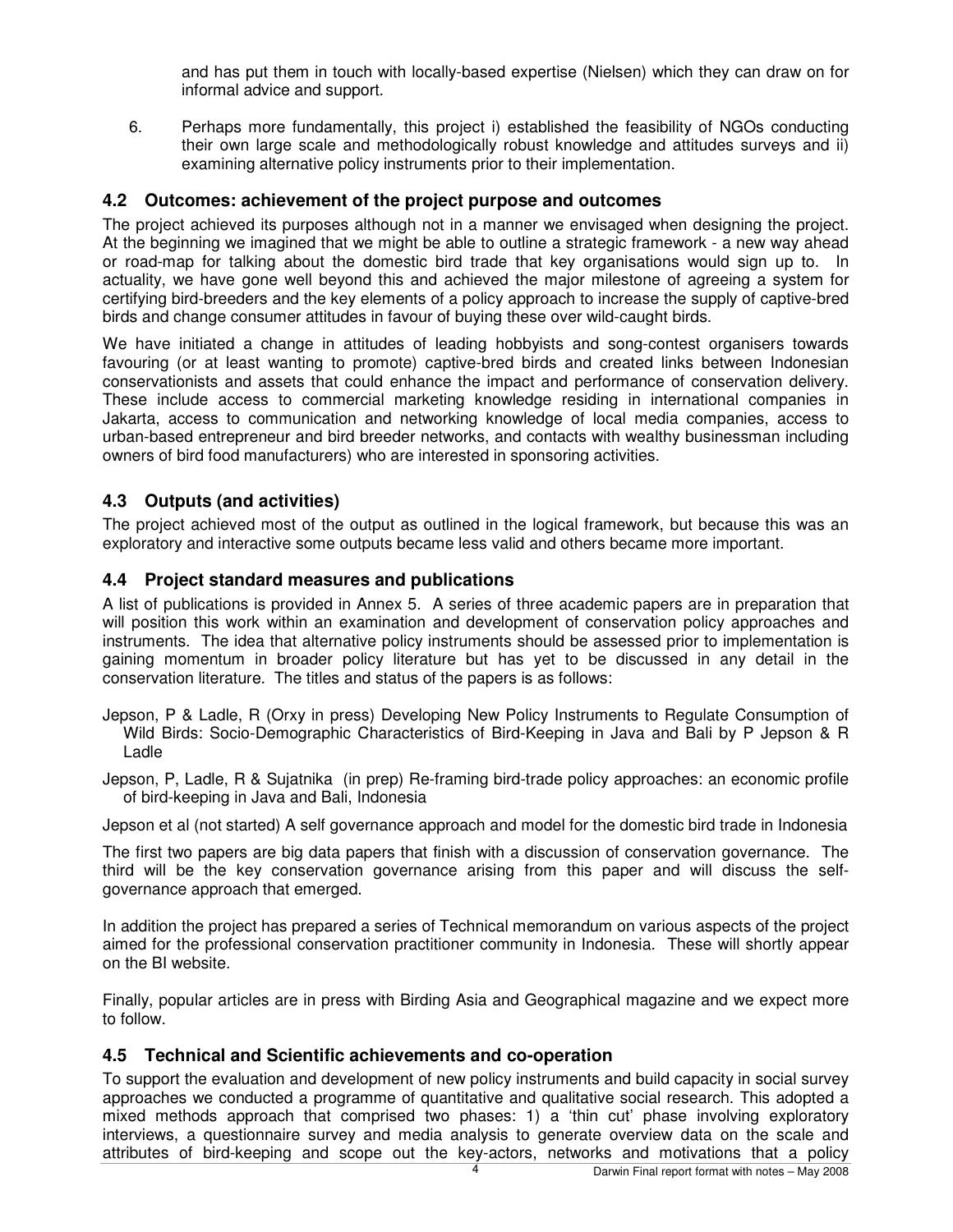instrument would need to influence and 2) a 'thick cut' phase involving in-depth interviews and workshops that aimed to reveal policy relevant insights on the contemporary culture of bird-keeping in Indonesia and identify and engage influential actors within the bird-keeper fraternity in discussion on the potential for and scope of a effective and context-specific policy instrument to achieve this end.

This second phase exhibited many elements of action research in that it involved an Indonesian community of practice within the international conservation regime working to understand and engage with other communities involved in the consumption of birds as an economic, social and culture goods. The quantitative first phase was designed to amplify our own framings of bird-keeping and trade issue equip us with a knowledge 'edge' of overview figures that would be of interest and relevance to prominent figures in the various bird-keeping communities. The expectation was that this would build our credibility with interviewees in the second phase who would then introduce us to other respondents either closer to those with influence in the hobby or from different parts of the networks of exchanges and appreciation built on wild-caught birds (termed 'snowballing'). This proposition proved successful and the second phase culminated with a series of three workshops and two working groups that brought together prominent figures in the five main communities of practice in bird-keeping and bird conservation to discuss and develop a certification tool.

| <b>Topic</b>                | Approach                | Sample                   | <b>Researchers</b>    |
|-----------------------------|-------------------------|--------------------------|-----------------------|
| Knowledge and attitude      | Face-to-face            | <b>Stratified Random</b> | PJ, FS, RL & PW       |
| survey in six cities        | questionnaire           |                          | (design) PW + local   |
|                             |                         |                          | groups (administered) |
| Overview of economic        | Face-to-face            | Question sets in         | PJ, FS & PW           |
| value of bird keeping       | questionnaire           | Nielsen-Indonesia        |                       |
|                             |                         | omnibus survey           |                       |
| Attitudes to bird-keeping   | Face-to-face            | As above                 | PJ,FA FS              |
|                             | questionnaire           |                          |                       |
|                             | Face-to-face            | Quota                    | FA & student teams    |
|                             | questionnaire           |                          |                       |
| Sociology and structure of  | In-depth interviews     | Snow-balling             | PJ & S                |
| bird-keeping, songbird-     |                         |                          |                       |
| contests and value chains   |                         |                          |                       |
| Motivations for bird-       | In-depth interview      | Representative,          | SP & PJ               |
| keeping                     |                         | derived from Agrobis     |                       |
|                             |                         | Burung                   |                       |
| Trends in birds kept,       | Media analysis          | Weekly tabloid           | A,Y                   |
| songbird contests, & issues |                         | newspaper Agrobis        |                       |
| (for monitoring)            |                         | Burung: kicau mania      |                       |
|                             |                         | e-group                  |                       |
| Bird-breeding business      | In-depth interviews and | Representative, via      | S                     |
| models                      | site visits             | <b>PBI</b>               |                       |

#### **Table: Summary of scientific research and technical cooperation**

Key to personal: PJ=Paul Jepson, RL=Richard Ladle (OUCE), FS=Farquhar Stirling (Nielsen), PW=Pete Wood (BI, now freelance), FA=Fahrul Amana, A= Ahamd, Y=Yopi (BI), S=Shinta Puspetasari (PEKA-Indonesia), S-Sujatnika (Aksenta)

The questionnaire survey was the major research element in terms of the data produced and number of Indonesians involved. A full description of our methodological approach which has been subject to academic peer review will appear in Jepson & Ladle (Oryx forthcoming,). This will communicate the details of how to conduct robust large-scale questionnaire surveys to conservation professionals<sup>1</sup> and will make available to the conservation professionals but the salient points are that: a) We conducted face-to-face questionnaire interviews with 1781 households in six cities (Jakarta, Bandung, Yogyakarta, Semarang, Surabaya and Denpassar) using a stratified random sampling protocol developed and tested by Nielsen-Indonesia for the regular omnibus surveys; b) On account of the incidence of bird-keeping households below that needed for robust analysis of some variables (262) we included a booster sample of a further 192 bird-keeping households selected using the same protocol. c) The questionnaire comprised two parts: the first asked of all respondents and the second asked to only bird-keeping households.

L

 $1$  The journal Oryx was chosen because it is the conservation journal most commonly found in field offices of conservation NGOs in Asia at least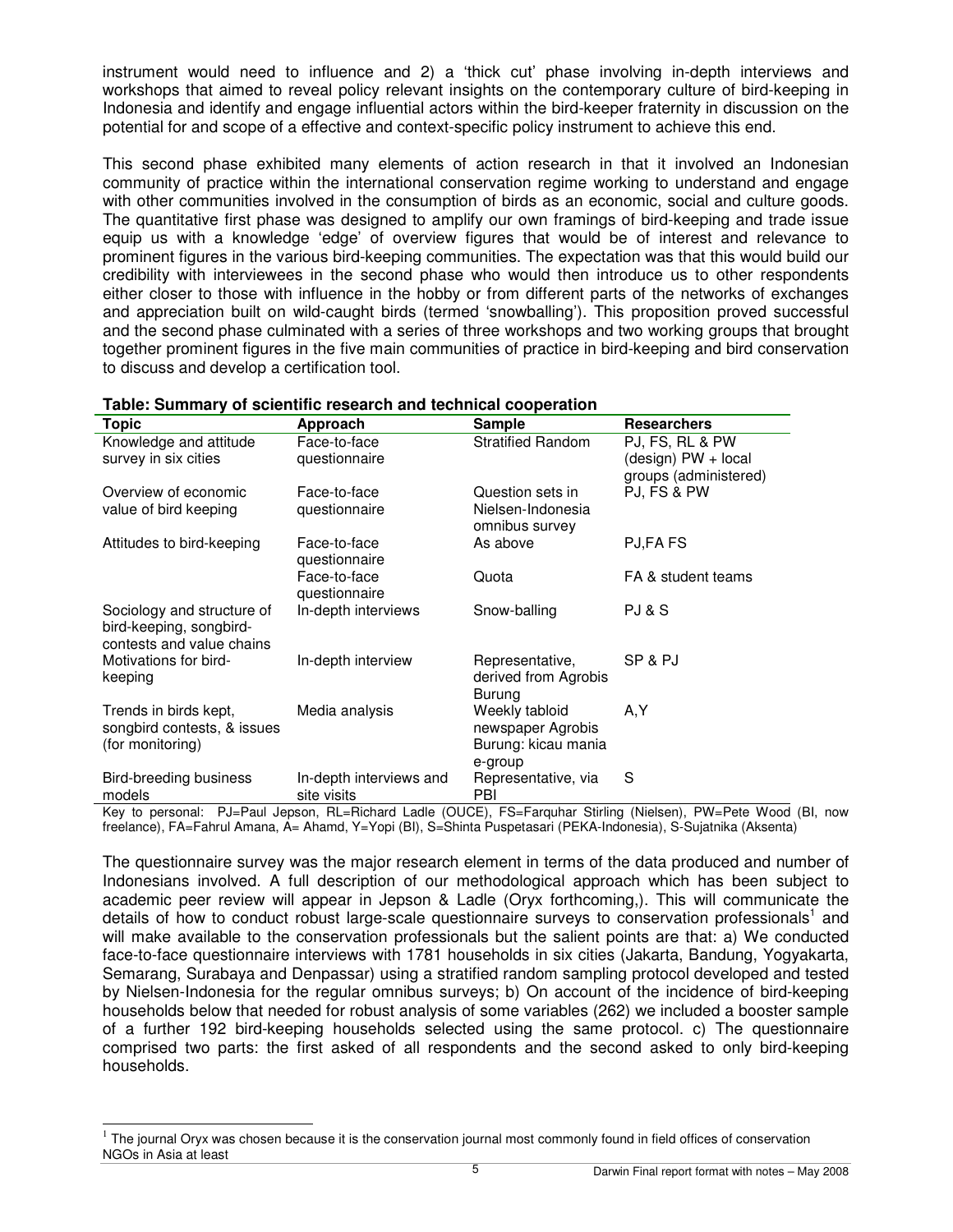The media analysis focused on the weekly bird-keeper Tabloid newspaper Agrobis Burung (circulation 22,000) and involved collating data from adverts and reports of songbird contest along with front cover headlines and images. The economic data gathered included number of song contests, highest and lowest entry fees and prizes, sponsors and patrons.

The qualitative (second) phase involved ca 85 in-depth interviews, observations of song-contests (national contest to training events), visits to bird-breeding facilities, bird-markets and kiosks, a wildharvested system on Bali, a commissioned report on supply chains from a NGOs based in West Kalimantan, workshops with bird-keepers and presentations to other policy actors including the Indonesian Department of Nature Conservation, World Bank, the USAID-EPIQ and Indonesian environmental activist and animal welfare networks (PILI and Profauna).

As well as the 'snowballing' approach mentioned above we conducted two more structured interview surveys to strengthen representation. The first conducted between September 2006 and February 2007involved visits to 7 bird-breeding facilities representing five distinct bird-breeding identified from exploratory interviews. The second conducted in January and February 2007 was a telephone survey of 14 prominent hobbyists and 4 trainers representing the four provinces of Java and Bali and identified from Agrobis Burung. The remainder of the interviews were conducted during six, one week periods between 2006 and March 2008. After each period (and sometimes interviews) hypothesis and models were developed and knowledge gaps identified which were tested and filled during subsequent periods.

### **4.6 Capacity building**

#### **4.7 The strengthening and expansions of PBI's bird-breeder networks Sustainability and Legacy**

The project has conducted the most in-depth study ever of the social practice of bird keeping and trade in Java and Bali (indeed it is the most in-depth study conducted anywhere in the world). This achievement will be an enduring legacy because it will creates a benchmark against which future trends (both in the social practice and the bird species involved) will be monitored and evaluated.

Prior to the project we (the Indonesian bird conservation community) thought we knew something about the social practice of bird-keeping. This project demonstrated just how little we knew about the hobby and how blinkered and ill-informed were previous policy positions on bird-trade and keeping in Indonesia. It has impressed on all concerned the benefits of a structured examination of a policy issue and the value of social science approaches in creating more open-minded, tolerant and flexible approach to conservation practice.

Among academics and practitioners there is increasing talk of more 'bio-cultural' approach to conservation that blends perspectives and methodologies from the natural and the social science. This project may come to be seen as one of the early examples of this move and the series of three academic papers (see below) will be positioned in this frame. The need to embrace culture in conservation is gaining momentum within Birdlife International. There will be a birds and people session at their forthcoming World Conference in Argentina and award winning author Mark Cocker is working with BirdLife International on a web-based forum leading to a groundbreaking book about the cultural importance of the worlds birds to be published in 2012. Insights from this project are being fed into this project and are likely to feature quite prominently in the thrush section for instance.

A second enduring legacy of this project should be the networks and sense of mutual respect and understanding which has been created between the song-contest hobbyists, bird-breeders, bird-food producers, conservation and media communities of practice in bird-keeping. Previously the Agrobis Burung editor was the node linking each Community of Practice but now many cross links between each community. It is hard to predict what might arise from this but one example indicates its potential. The organiser of the Jakarta national songbird competition is a successful entrepreneur who is always looking for an edge for his competition. He is now talking about a national bird festival that expands the song contest idea to embrace breeding, conservation and the art dimension of birds and culture.

Of course the big hope is that bird-breeding, certification and the voluntary governance approach will take off and embed in the culture and practice or bird-keeping, show and breeding in Indonesia.

There are a number of lessons that can be draw from this project: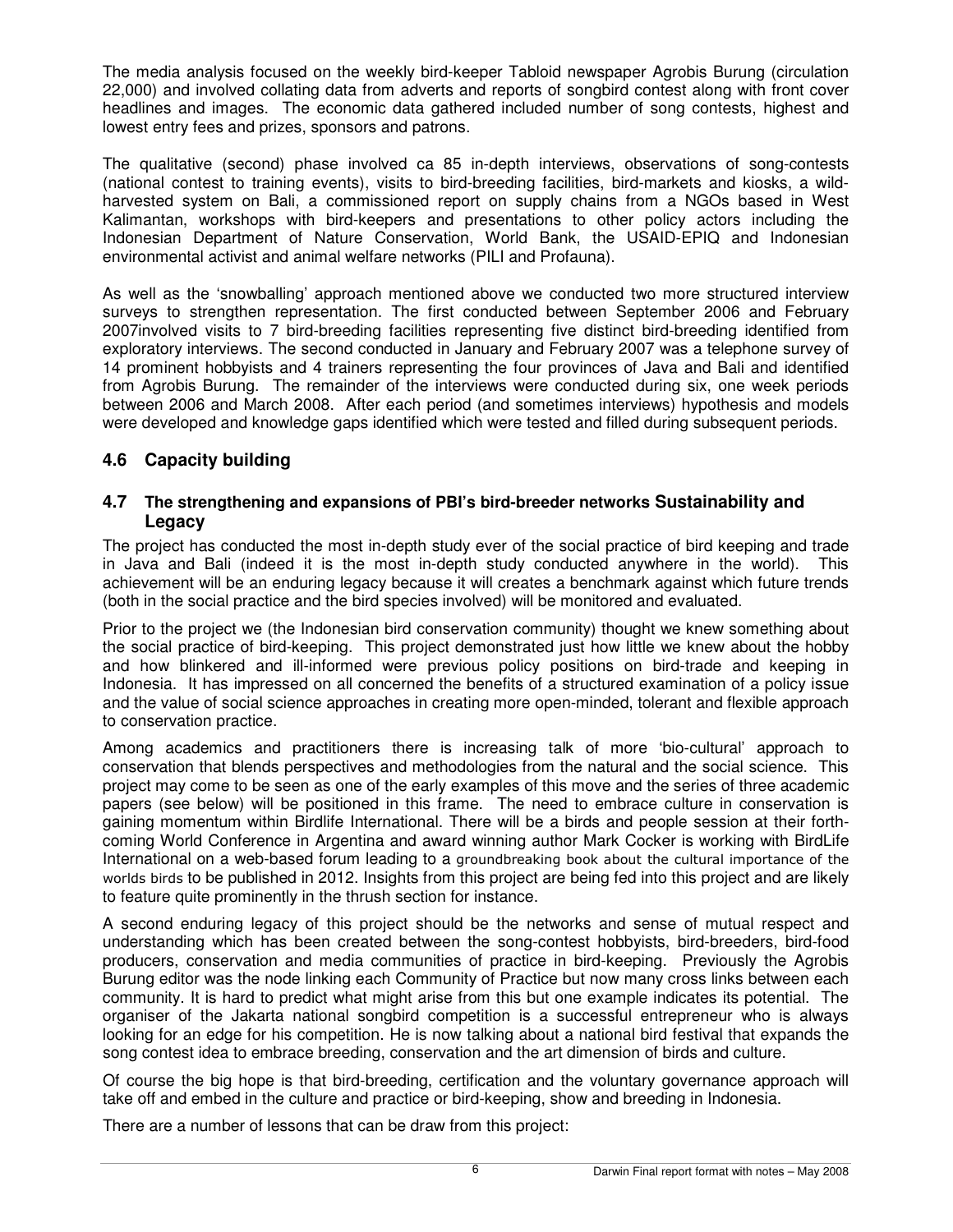- The first, and perhaps most important, is that there is enormous capacity for conservation in the cities of Indonesia. There are large public sentiment pools and prominent citizens who are open to conservation agendas and who are willing to commit their support and resources.
- The second is that it possible to conceptualise alternative policy approaches to bird trade and develop voluntary governance approaches. However, conditions in Indonesia were 'ripe' fro such an approach. The PBI had already set the foundations, the social practice has a structure and opining makers and businessmen are aware of trends towards ethical markets and social entrepreneurship and were willing to change.
- The current conservation project model with its quite prescriptive structures is not well suited to pursue project that engage actors outside the government, international agency, NGO nexus. This is because they operate in quite different ways However, our partnership with entrepreneurs and prominent provided numerous valuable ideas and insights citizens that helped us to innovate in conservation delivery.
- Related to this the project was exploring an approach to conservation very different the normal mode of conservation practice in Indonesia which is focused on advising government officials and acting as an interface between government and villagers. We sought to work with a broader range of social actors many of whom are well educated and/or successful entrepreneurs. The style and pace of work expected by these actors was quite new for those of us working within the more bureaucratic transnational governance networks comprising international agencies, the state and NGOs.
- University-linked bird clubs found it easy to attract volunteers to help with questionnaire surveys. This was because they saw themselves contributing to an environmental cause but developing a skill (experience in marketing) that would be attractive to future employees in the commercials sector. A questionnaire survey also has a clear end and outcome.

### **4.8 Darwin identity**

The project was referred to as 'the Darwin project' amongst the project partners. The Darwin logo was displayed prominently on powerpoints used in training courses and presentations and also on the Technical memorandums arising from the project. The support of Darwin has been (and will continue to be) acknowledged in publications arising from this project

In addition, BI Indonesia has produced a leaflet on the project which includes the Darwin logo (attached). This is one of 5-6 such leaflets which introduce, and profile the work of the BI and which the distributed to potential donors, partners and at international events such as the Bali Conference of the UNFCCC and the forthcoming Birdlife International Word Conferences where BI has a presence

There is no great understanding of the Darwin Initiative within Indonesia outside international conservation networks. One challenge for promoting DI in Indonesia is that, Indonesian's immediately think of the town of Darwin in Northern Australia and knowledge of Charles Darwin and his contribution may be limited. In short our cultural icon is not theirs!

## **5 Monitoring and evaluation**

The project was fortunate in being chosen for a mid-term review. This provided an invaluable opportunity to reflect on progress and receive external advice and comment. The review did help produce a revised log-frame and whilst we included parts of this in our work plans (e.g. development and test of the social marketing campaign) in the end we did not adopt the revised new log-frame. This was for three main reasons 1) shortly after the MTR the interview research moved significantly closer to the leaders of key communities of practice and the opportunity to mobilise these became apparent, 2) the project leader from Burung Indonesia left leaving a bit of a hiatus for a few months and 3) the original log frame as worded provided the flexibility to allow for new circumstances, insights and opportunities to guide the project.

#### **5.1 Actions taken in response to annual report reviews**

So far as we are aware we have responded to all the reviewers comments.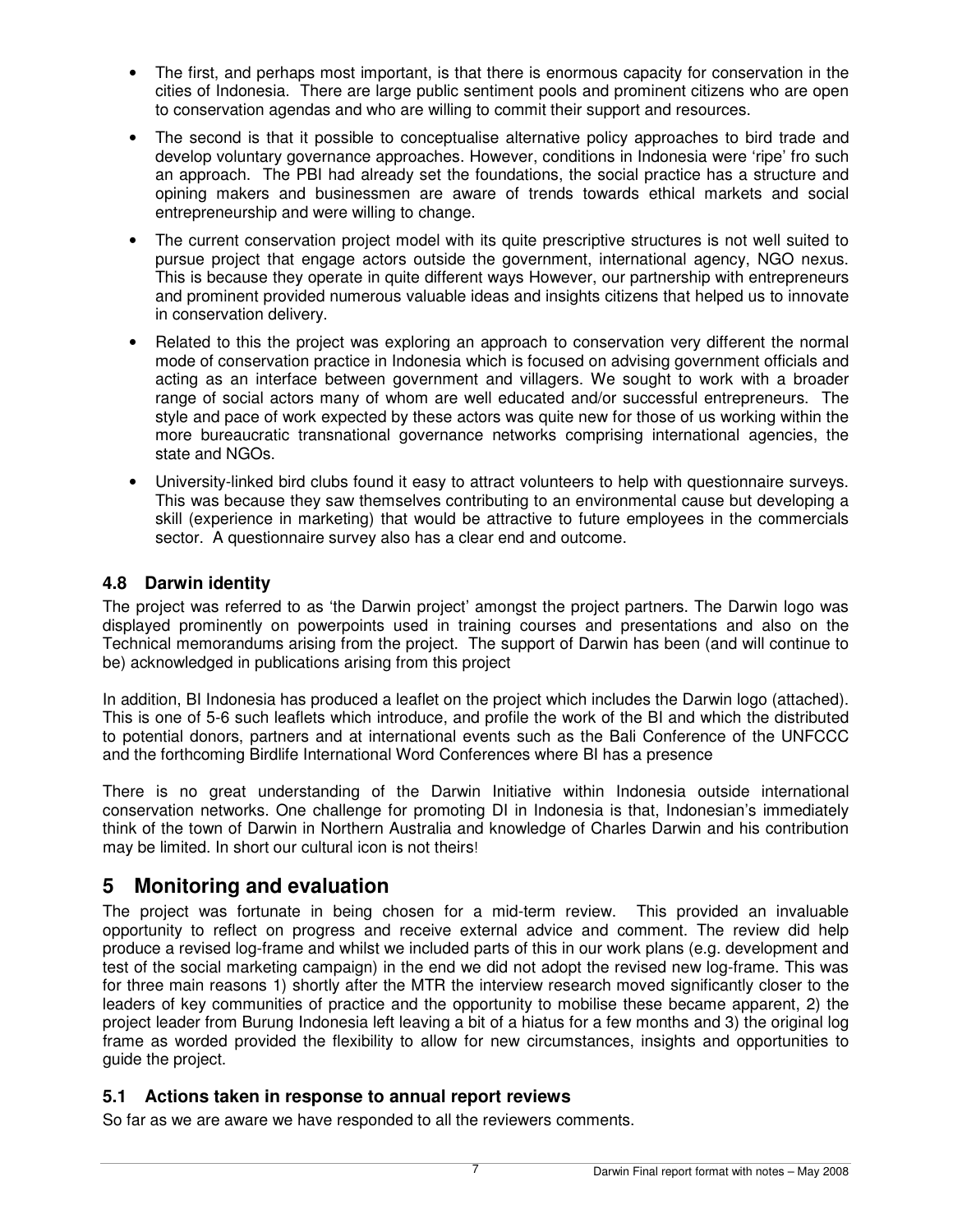## **6 Finance and administration**

### **6.1 Project expenditure**

The breakdown by original expenditure categories is tabulated below. At the end of FY 06/07 Burung Indonesia had a large carry over of funds already transferred. This, in combination with the pulse of activities as the project came to a climax in the last quarter has complicated the process of tracking budget lines. However we believe the following report to be correct carrying a large

### **AFRIYW0 - Darwin**

| <b>Initiative</b>          |            |           |        |        |               |          |                               |
|----------------------------|------------|-----------|--------|--------|---------------|----------|-------------------------------|
|                            |            | Actual    |        | Actual |               | Actual   |                               |
|                            | Budget 05- | Spent     | Budget | Spent  | <b>Budget</b> | Spent    |                               |
|                            | 06         | $05 - 06$ | 06-07  | 06-07  | 07-08         | 07-08    | <b>Notes</b>                  |
|                            |            |           |        |        |               |          |                               |
| <b>Staff Cost ECI</b>      | 9042       | 6650      | 9848   | 9029   | 10867         | 2190.43  | Dr P Jepson                   |
| RA - ECI                   | 2583       | 1927      | 2890   | 1340   | 2427          | 1884.34  | J Burgar, S Adwick            |
| <b>Bird Life Salaries</b>  | 11270      | 11270     | 12,270 | 12270  | 12359         | 9664.72  | <b>Bird Life Collaborator</b> |
| Total                      | 22895      | 19847     | 25008  | 22639  | 25653         | 13739.49 |                               |
|                            |            |           |        |        |               |          |                               |
| Rent, Rates Heating etc    | 7676       | 7676      | 7907   | 7315   | 8146          | 7371.3   |                               |
| Postage Telephone          |            |           |        |        |               |          |                               |
| Stationery                 | 1058       | 1017      | 1050   | 572    | 1058          | 330.02   |                               |
| Travel & Subsistence       | 9527       | 9527      | 10480  | 10784  | 7713          | 4779.34  |                               |
| Printing                   | 1000       | 1000      | 2000   | 2000   | 1007          | 2199.97  |                               |
| Conference                 | 5650       | 5650      | 5150   | 5150   | 6345          | 1280     |                               |
| Equipment                  | 4520       | 4520      | 960    | 0      | 0             | 0        |                               |
| <b>Student Bursaries</b>   | 6000       | 3000      | 6000   | 6000   | 6000          | 4786     |                               |
| <b>Consultant Budget</b>   | 2400       | 2400      | 2400   | 1700   | 2400          | 2400     |                               |
| <b>BirdLife Management</b> |            |           |        |        |               |          |                               |
| Fee                        | 5000       | 5000      | 5000   | 5000   | 5000          | 5000     |                               |
| Others                     |            |           |        |        | 280           |          | 07                            |
| Total                      | 65726      | 59637     | 65955  | 61160  | 63602         | 41886.12 |                               |

### **6.2 Additional funds or in-kind contributions secured**

Nielsen-Indonesia extended its contribution by places an additional question set in its Omnibus survey and making available senior staff for advisor meetings and presentations at workshops.

CIFOR provided rooms for training workshops free of charge

## **6.3 Value of DI funding**

All of what we've talked about above! We can't imagine any of this happening without the support of the Darwin Initiative.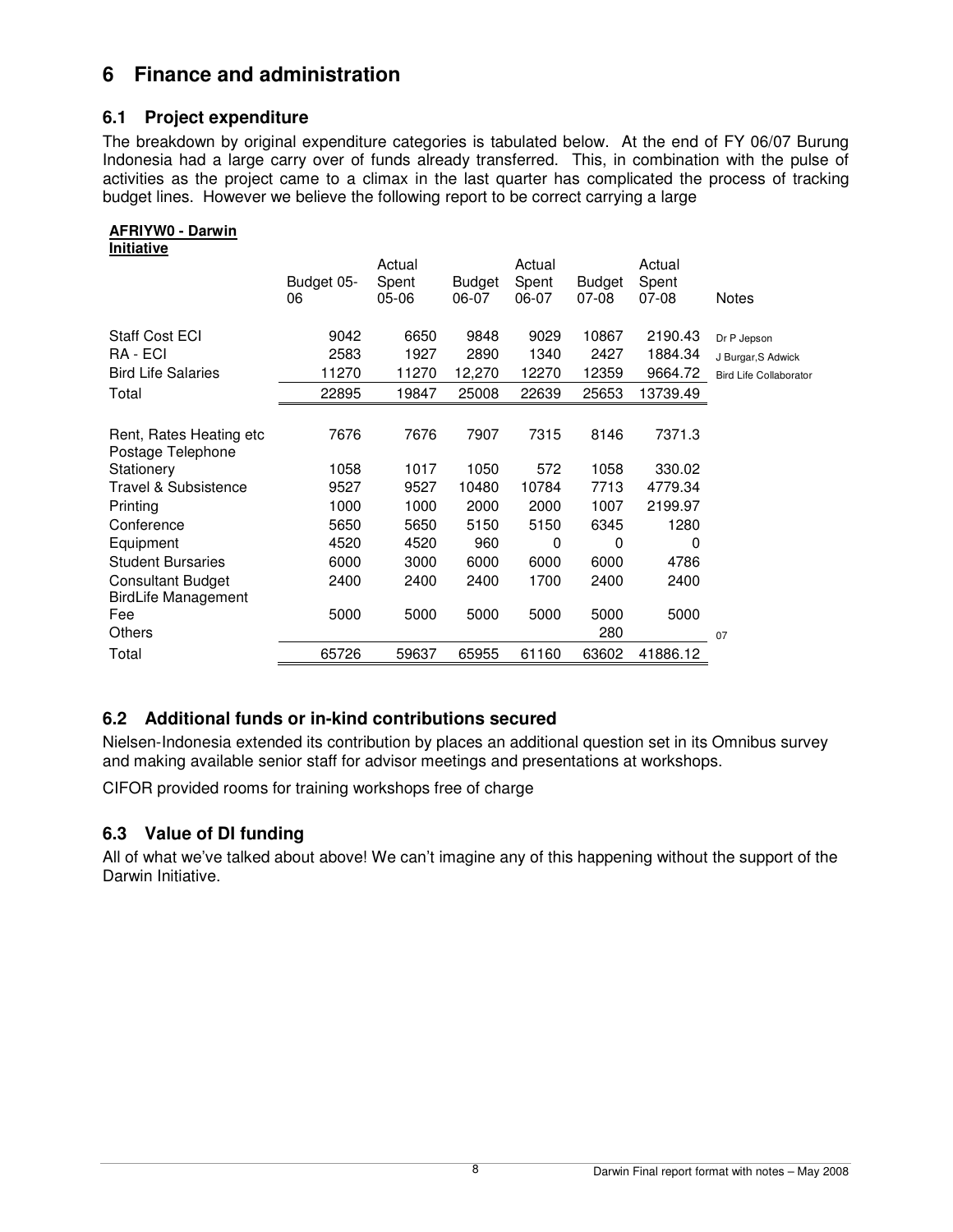# Annex 1 Report of progress and achievements against final project logframe for the life of the project **Annulle 1**

| <b>Project summary</b>                                                                                                                                                                                                                                                                                                                                                                                                                                                                                       | <b>Measurable Indicators</b> | <b>Progress and Achievements</b><br><b>April 2007 - March 2008</b>                                                                                                                                                                                                                                                                                                                                                                                                                                                                                                                                                                                                                                       | Actions required/planned for<br>next period                                                                                                                                                                   |
|--------------------------------------------------------------------------------------------------------------------------------------------------------------------------------------------------------------------------------------------------------------------------------------------------------------------------------------------------------------------------------------------------------------------------------------------------------------------------------------------------------------|------------------------------|----------------------------------------------------------------------------------------------------------------------------------------------------------------------------------------------------------------------------------------------------------------------------------------------------------------------------------------------------------------------------------------------------------------------------------------------------------------------------------------------------------------------------------------------------------------------------------------------------------------------------------------------------------------------------------------------------------|---------------------------------------------------------------------------------------------------------------------------------------------------------------------------------------------------------------|
| Goal: To draw on expertise relevant to biodiversity from within the United<br>Kingdom to work with local partners in countries rich in biodiversity but<br>constrained in resources to achieve<br>The conservation of biological diversity,<br>$\bullet$<br>The sustainable use of its components, and<br>The fair and equitable sharing of the benefits arising out of the<br>$\bullet$<br>utilisation of genetic resources                                                                                 |                              | Established a change community to<br>establish a prestige-led, voluntary<br>governance mechanism that will<br>promote the sustainable use of bird<br>biodiversity in Indonesia and<br>mobilise the genetic resource (a set<br>of species with exceptional vocal<br>capabilities) in support of pro-poor<br>growth and creation of more, better<br>jobs.                                                                                                                                                                                                                                                                                                                                                  |                                                                                                                                                                                                               |
| Purpose To reduce the conservation<br>Strategic framework & charter for promoting<br>impacts of the passion for bird-keeping in<br>substitution<br>Indonesia through the development of a<br>Bird-farms commit to breed conservation-<br>market-led (substitution) mechanism<br>concern species<br>Bird-keeper associations commit to promote<br>a conservation ethos<br>Government commits to develop an<br>enabling regulatory framework<br>BirdLife Indonesia develops/facilitates a<br>follow-on project |                              | The report on governance and standards<br>and criteria for certification represents a<br>charter to which key actors have signed up.<br>Bird-breeders and breeder associations are<br>supportive of this. The wider policy<br>approach (with five key elements)<br>represents the broader framework. BI has<br>not developed a follow-on project yet<br>because the finance for funding the test<br>certification may be available within the<br>bird-keeper fraternity. A proposal for<br>funding to conduct a study of thrush chick<br>harvesting has been developed in<br>conjunction with the Yogyakarta-based bird<br>NGO Kutilang who will shortly submit to the<br>Rufford small grants programme | Resources for a test certification of groups<br>of bird-breeders.<br>Resources for training local certifies and<br>launch of training system<br>Study of sustainability of thrush chick<br>harvesting on Bali |
| Policy group active by end of Yr 1<br>Output 1. Strategic framework to develop<br>and promote substitution of wild-caught<br>Strategy document written & disseminated<br>birds with captive-bred alternatives<br>by yr 3                                                                                                                                                                                                                                                                                     |                              | A initial policy group involving BI, PHKA, TRAFFIC PBI, World Bank etc was formed but<br>this only met once as a group due to diary difficulties. More importantly, a certification<br>working group was formed following the recommendation of three regional workshops on<br>certification/sustainability. This working group represents the various communities of<br>practice in bird-keeping.                                                                                                                                                                                                                                                                                                       |                                                                                                                                                                                                               |
| Activity 1.1 Development of a conceptual framework for a self-governance approach to the<br>issues                                                                                                                                                                                                                                                                                                                                                                                                           |                              | This was an iterative process whereby the research deepened our understandings of the<br>issues and built a network of individuals and organisations active in bird-keeping and trade<br>and my (PJ) research and teaching on governance in Oxford informed ideas of<br>approaches what might be possible.                                                                                                                                                                                                                                                                                                                                                                                               |                                                                                                                                                                                                               |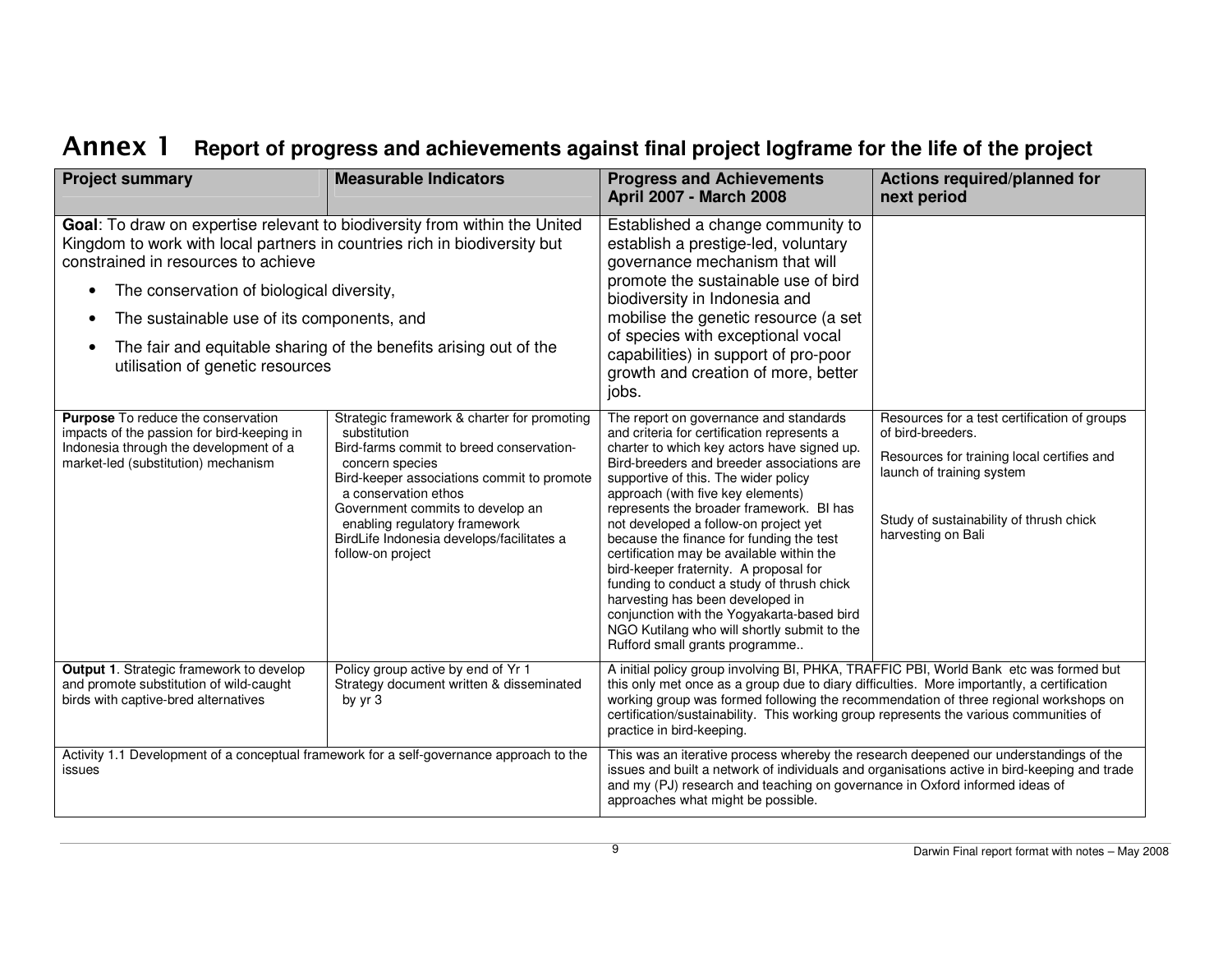| Activity 1.2. Three regional workshops (Yogyakarta, Surabaya and Jakarta) on<br>certification and potential for substitution-based results |                                                                                                                                                                                                                                                                                                                                                                                   | These workshop brought together for the first time different groups within bird-keeping,<br>notably the song-contest organisers, breeders and bird food companies (who sponsor the<br>former). We reported back the findings of the surveys and debated the merits of<br>certification and promoting captive-bred birds in preference to wild-caught birds. These<br>workshops were reported on in the bird-keeper newspaper, Agrobis Burung and the final<br>Jakarta workshop called on the project to form a certification working group to develop a<br>certification system                                                                                                                                                                                                                                                                                                           |
|--------------------------------------------------------------------------------------------------------------------------------------------|-----------------------------------------------------------------------------------------------------------------------------------------------------------------------------------------------------------------------------------------------------------------------------------------------------------------------------------------------------------------------------------|-------------------------------------------------------------------------------------------------------------------------------------------------------------------------------------------------------------------------------------------------------------------------------------------------------------------------------------------------------------------------------------------------------------------------------------------------------------------------------------------------------------------------------------------------------------------------------------------------------------------------------------------------------------------------------------------------------------------------------------------------------------------------------------------------------------------------------------------------------------------------------------------|
| Activity 1.4 Workshop for bird -breeders (see also 5.1)                                                                                    |                                                                                                                                                                                                                                                                                                                                                                                   | The project supported three PB workshop fof bird-breeders. The third, in February 2008<br>was particular significant because it brought together breeders indentified during this<br>project with PBIs existing networks and establish the principle of free exchange of cutting-<br>edge breeding techniques between different breeder groups. In addition it created a<br>stronger community for future adoption of certification.                                                                                                                                                                                                                                                                                                                                                                                                                                                      |
| Activity 1.4. Certification working groups                                                                                                 |                                                                                                                                                                                                                                                                                                                                                                                   | During Jan-Mar 08. Aksenta facilitated a series of three working groups that agreed the<br>standards and criteria, the governance system (and strategy) and a financing strategy for a<br>bird-breeder certification system.                                                                                                                                                                                                                                                                                                                                                                                                                                                                                                                                                                                                                                                              |
| Acitivty 1.5. General policy dialogue                                                                                                      |                                                                                                                                                                                                                                                                                                                                                                                   | Throughout the project we have endeavoured to keep networks involved in bird and wildlife<br>trade informed of developments. In Indonesia this has included presentations to PILI (a<br>network of academics and practitioners), PHKA, USAid and World Bank RSI, the Jakarta<br>Chamber of Commerce and a meeting with the leader of the Indonesia animal welfare<br>organisation, Profauna. In the UK we have presented to the Cambridge Conservation<br>Forum, RSPCA, WildCru and contributed data to a policy debate on the merits of EU<br>import ban on wild birds.                                                                                                                                                                                                                                                                                                                  |
| Output 2. 2. Market and consumer analysis<br>of bird-keeping, breeding &retailing<br>conducted and disseminated                            | Market data & current regulatory framework<br>collated<br>Questionnaire survey of attitudes &<br>practices of bird-owners in four cities by yr<br>$\overline{c}$<br>Analysis of structure & organisation of the<br>bird-keeping fraternity by yr2<br>Expertise in bird breeding for different<br>species groups assessed<br>Business model of two bird farms reviewed<br>by yr 2. | We exceeded our plans and hopes for this component. The questionnaire survey covered<br>6 (rather than 4) cities and generate a huge amount of data. The key informant interviews<br>created a deep understanding of the structure and organisation of the hobby, bird-breeding<br>expertise and business expertise and created new networks for knowledge sharing. We<br>conducted seven (rather than 2) studies of bird-breeding business models. In addition we<br>conducted four questionnaire surveys at song-contests Findings have been disseminated<br>The indicators of technical memorandum, policy briefs and journal articles were<br>appropriate, although in terms of dissemination seminars have been very effective and non<br>of the indicators capture the agency this data and analysis has had in terms of forming<br>knowledge exchange networks.                    |
| Activity 2.1. Household survey in 6 cities                                                                                                 |                                                                                                                                                                                                                                                                                                                                                                                   | This was completed to a high standard and involved capacity building for 8 local<br>enumerators teams linked to Universities. Nielsen-Indonesia kindly made available their<br>sampling frame (and allowed us to publish our expanded version in Oryx), trained the<br>enumerator team leaders at their centre in Jakarta and provided advice on question design<br>etc. We have a huge data set which will represent an important base-line. Because of its<br>size and complexity data entry, cleaning and checking consumed more time than<br>anticipated. All the key analysis has been completed and communicated in presentations,<br>a technical memorandum of figures and on one 'in press' and one near complete paper.<br>Part of the data from this survey (the attitude question set) was used for an assessed<br>statistics exercise for 55 students on two of the OCUE MSc. |
| Activity 2.2. etc Omnibus surveys                                                                                                          |                                                                                                                                                                                                                                                                                                                                                                                   | Nielsen kindly ran question sets in two Omnibus surveys during the course of the project.<br>The first mostly sought to check incidence rates and question ideas in preparation for the                                                                                                                                                                                                                                                                                                                                                                                                                                                                                                                                                                                                                                                                                                   |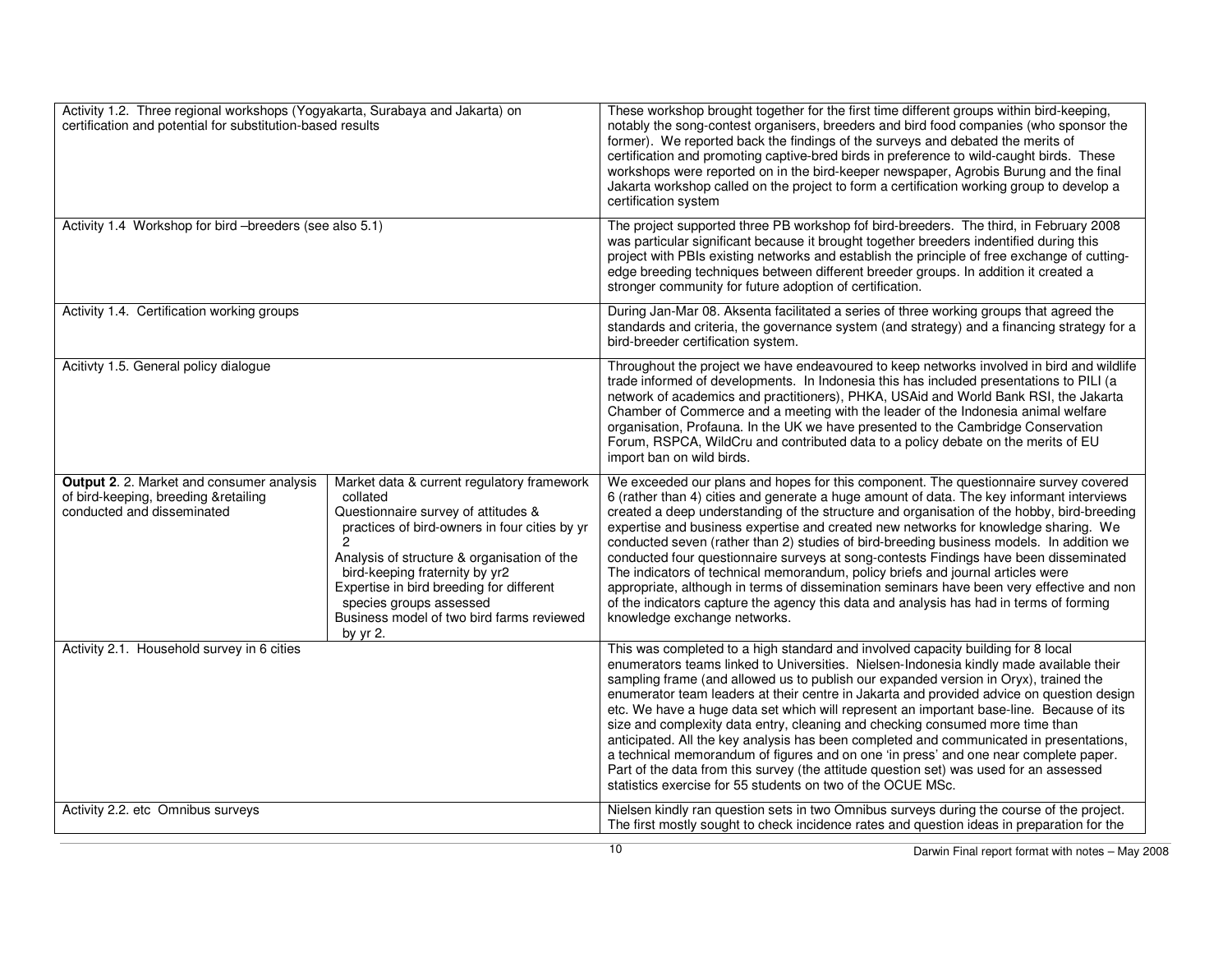|                                                                                                                                            |                                                                                                                                                                                            | dedicated survey (above). The second focused a attitudes concerning wild-caught vs.<br>captive-bred birds. The data for this second survey has yet to be analysed                                                                                                                                                                                                                                                                                                                                                                                                                                                                                                                                                                                                                                                                |
|--------------------------------------------------------------------------------------------------------------------------------------------|--------------------------------------------------------------------------------------------------------------------------------------------------------------------------------------------|----------------------------------------------------------------------------------------------------------------------------------------------------------------------------------------------------------------------------------------------------------------------------------------------------------------------------------------------------------------------------------------------------------------------------------------------------------------------------------------------------------------------------------------------------------------------------------------------------------------------------------------------------------------------------------------------------------------------------------------------------------------------------------------------------------------------------------|
| Activity 2.2. etc Songbird contest surveys                                                                                                 |                                                                                                                                                                                            | Inspired by the success of the dedicated survey and in particular the enthusiasm from the<br>university-led teams, Fahrul Amama at BI organised a series of questionnaire surveys at<br>national songbird contests starting in November 2007. These continue the theme of<br>exploring attitudes to captive-bred birds, in this case 'ring-classes' at song bird contests.<br>Four have been completed and a carry over has been agreed to finance two further<br>surveys which will complete the set.                                                                                                                                                                                                                                                                                                                           |
| Activity 2.3. Key informant interview surveys                                                                                              |                                                                                                                                                                                            | The majority of the 70 interviews were conducted by the PJ with Sujatnika during visits to<br>Indonesia. They provided the in depth and insight to compliment the overview<br>questionnaire data and enable the mapping of the key networks and actors involved in the<br>bird-keeping practice, the mapping of supply chains and the creation of the governance<br>network.                                                                                                                                                                                                                                                                                                                                                                                                                                                     |
| Activity 2.4. Analysis of the bird-keeper weekly newspaper, Agrobis Burung and the e-<br>group Kicaumania http://www.kicaumania.org        |                                                                                                                                                                                            | The 22,000 circulation paper contains much useful data for profiling and monitoring the<br>practice of bird-keeping. In particular trends in species kept, bred and shown, trends song-<br>contests and in products and advertising. The popular e-group kicaumania provides a<br>more immediate insight into issues and opinions. Systems were put in place for BI to<br>regularly monitor these media both to create long-term monitoring data and help the<br>organisation to more on the pulse of urban opinion and open up new dissemination<br>channels. The convenors of kicaumani joined the PBI website workshop and kindly shared<br>the knowledge and expertise.                                                                                                                                                      |
| Activity 2.5. Analysis of the business models of bird-breeders and bird-related business<br>(e.g. cage-makers, food suppliers)             |                                                                                                                                                                                            | This was conducted by Sujatnika of Aksenta. Preliminary interviews suggested five general<br>business models. In Autumn 2006 an example of each was visited and interviews<br>conducted with the owners. Subsequently 3-4 additional visits were made as interesting<br>variations emerged. Further information was added from conversations with participants<br>and the various workshops. In addition, surveys were conducted of a cage manufacturer,<br>supplier of ants eggs and of crickets. A summary of this analysis will appear in the 2 <sup>nd</sup><br>journal paper. I (PJ) started to have concerns about this activity from a research ethics<br>point perspective. The knowledge we gained has commercial value and people associated<br>with the project started getting interested in starting side business. |
| Output 3. . BirdLife Indonesia staff and<br>university students trained in attitude<br>survey, market & trade chain analysis<br>techniques | Three Indonesian students complete MSc<br>research.<br>4-6 technique training workshops for 12-16<br>staff & students<br>Surveys and analytical work conducted to<br>professional standard | We completed a successful series of three training courses on social survey methods. As<br>already mentioned approximately 30 students (or recent graduates) were trained and<br>conducted the dedicated survey. In addition, BI recruited a team of six student volunteers<br>for data entry. A lesson-learned workshop in March 08 which reflected on these experience<br>and reinforcing the messages from the training concluded this component. Two technical<br>meorandums and the training booklets provide a record of this activity for those who<br>participated and other interested people in Indonesia. One graduate student received a<br>bursary to conducted MSc research on the sociology of bird-keeping which he received in<br>2008.                                                                         |
|                                                                                                                                            |                                                                                                                                                                                            | The supply chain analysis never got going in the manner envisaged mostly because of<br>limited capacity to recruit students. However we developed a new supply 'network' of wild<br>bid which is a significant advance on past understandings. We revealed and described a<br>value chain based around the harvest of orange-headed thrush chicks on Bali which add<br>an important new dimension to the issue. In addition a commissioned a study of supply                                                                                                                                                                                                                                                                                                                                                                     |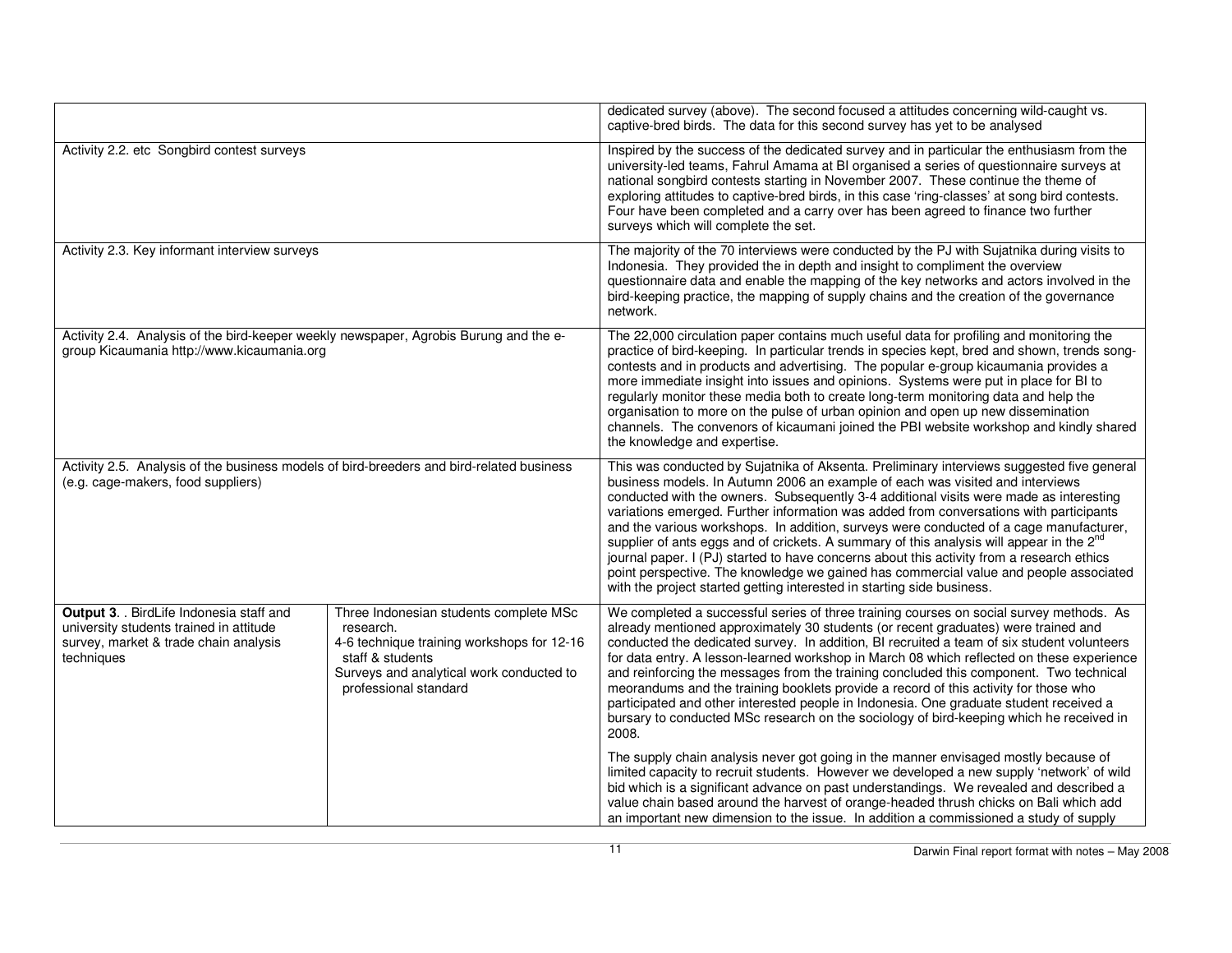|                                                                                                                |                                                                                                                                              | chain formation in West Kalimantan conducted by a local NGO.                                                                                                                                                                                                                                                                                                                                                                                                                                                                                                                                                                                                                                                                                                                                                                                                                                                                                                                                      |
|----------------------------------------------------------------------------------------------------------------|----------------------------------------------------------------------------------------------------------------------------------------------|---------------------------------------------------------------------------------------------------------------------------------------------------------------------------------------------------------------------------------------------------------------------------------------------------------------------------------------------------------------------------------------------------------------------------------------------------------------------------------------------------------------------------------------------------------------------------------------------------------------------------------------------------------------------------------------------------------------------------------------------------------------------------------------------------------------------------------------------------------------------------------------------------------------------------------------------------------------------------------------------------|
| Activity 3.1. Training workshops in social survey techniques for conservationists                              |                                                                                                                                              | The 3 training courses were attended by Birdlife staff but also 15+ staff from ngos and<br>some university lecturers. The courses were taught by Jepson & Ladle and included<br>presentations by senior Nielsen staff. CIFOR kindly provided a room.                                                                                                                                                                                                                                                                                                                                                                                                                                                                                                                                                                                                                                                                                                                                              |
| Activity 3.2. Supervision of 3 MSc students                                                                    |                                                                                                                                              | We were less successful in this endeavour than we'd hoped. Once student did successful<br>complete a thesis on bird-keeping. Another started but dropped out. The problem lay in<br>the limited contact we had with university lecturers who would recommend the topic to their<br>students.                                                                                                                                                                                                                                                                                                                                                                                                                                                                                                                                                                                                                                                                                                      |
| Output 4. BirdLife Indonesia volunteer and<br>urban networks strengthened                                      | No of new members, volunteers, &<br>associate bodies                                                                                         | This played out differently than envisioned. The original idea was one of BI building its<br>own networks and membership base. In actually BI became part of several urban bird-<br>lover networks which the project helped strengthen/consolidate. The indicators do not<br>capture this dimension. A good indicator, but one hard to quantify, would be the number of<br>new numbers in the mobile phone directories of BI staff!                                                                                                                                                                                                                                                                                                                                                                                                                                                                                                                                                               |
| Activity 4.1. BI network development                                                                           |                                                                                                                                              | During the course of the project BI staff were introduced to leaders and key people in the<br>various urban networks relating to songbird contests, bird-keeping and sourcing, bird-<br>keeping, the bird media, and bird-food manufactures.                                                                                                                                                                                                                                                                                                                                                                                                                                                                                                                                                                                                                                                                                                                                                      |
| Activity 4.2. BI manned displays at song-contest                                                               |                                                                                                                                              | As a result of this project BI now has a presence (stand) at the larger songbird contest<br>where it communicates its conservation work. This is building BI's profile amongst urban<br>bird-lovers and it helps them keeps in touch with their new networks.                                                                                                                                                                                                                                                                                                                                                                                                                                                                                                                                                                                                                                                                                                                                     |
| Output 5. Increased public awareness of<br>ways to reduce the negative conservation<br>impacts of bird-keeping | Seminars/panel discussions to bird-keeper<br>associations in 4 cities<br>Articles in newspapers & magazines<br>Radio features and talk-shows | We achieved some of this and have done a good job of promoting discussion amongst<br>leaders within the bird-keeping fraternity on ways to reduce the conservation impact of<br>their hobby. There have also been 6-8 popular articles. In addition, we designed and<br>tested a social marketing campaign and secured a sponsor but this is on hold until the<br>certification (possibility of consumers exercising a purchasing choice) is available. My (PJ)<br>view is that this output will gain momentum in over the next year of two. Bird-keeping on<br>Java has all the elements of a great story and is likely to be picked up by a variety of<br>cultural and tourism media. However it is one that shakes established world views within<br>conservation. In essence we have demonstrated that domestic bird-keeping and trade in<br>Indonesia is a public good but one with some conservation issues and it will take time for<br>this to be integrated into conservation narratives |
| Activity 5.1 Training and network building for bird-breeders                                                   |                                                                                                                                              | PBI is committed to the expansion of bird-breeding through the creation of a national<br>network, the transfer of new and cutting edge knowledge within the network and the<br>recruitment of new breeders. PBI with additional financing and support from this project<br>organised a series of meetings and workshops. The first in 2006 involved sending a top<br>Jakarta breeder to central Java. The second and third were more influential events held<br>in Jakarta on 24 March 2007 and 22-23 February 2008. Forty people attended the 2007<br>event and 60 the 2008 event from 9 cities in Sumatra, Java, Bali and Kalimantan. Each of<br>the latter two events included a presentation on the findings of the survey work and<br>emphasis the conservation benefits that breeding could contribute.                                                                                                                                                                                     |
| Activity 5.2. Quality photos of the issue                                                                      |                                                                                                                                              | An MSc student from Oxford and semi-pro photographer spent four weeks in Java and<br>created a wonderful portfolio of photos. His visit (and the topic) inspired BI and others to<br>photograph the practice and we have amassed a superb set of photos to support the<br>uptake of the issues in the media. The intend is to make a selection the best freely                                                                                                                                                                                                                                                                                                                                                                                                                                                                                                                                                                                                                                    |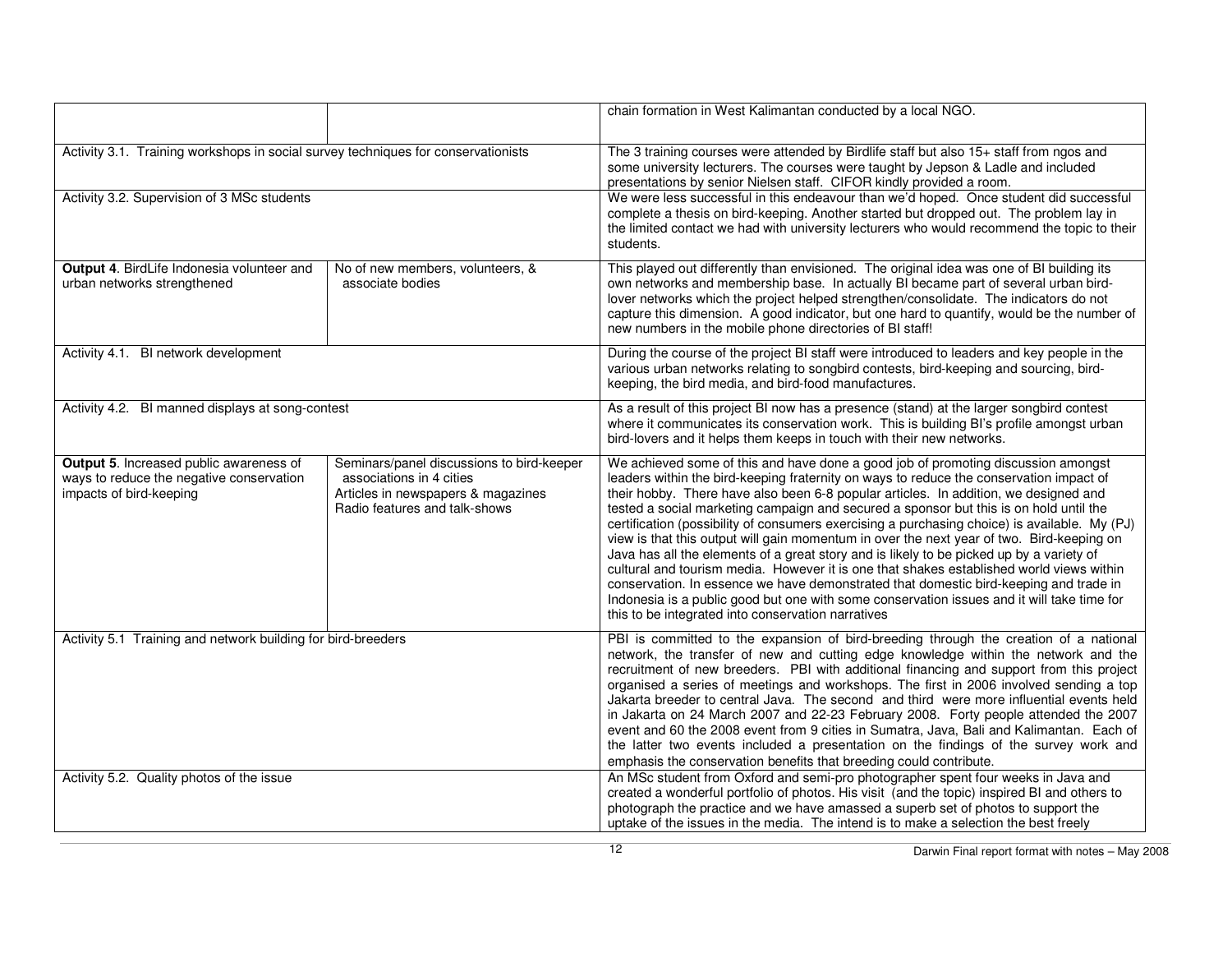|                                                       | available via the BI web-site.                                                                                                                                                                  |
|-------------------------------------------------------|-------------------------------------------------------------------------------------------------------------------------------------------------------------------------------------------------|
| Activity 5.2. Various news articles and presentations | This activity has been somewhat ad hoc and opportunists but we have (and are) latching<br>poportunities to disseminate the work to public audiences (see list of presentations and<br>articles) |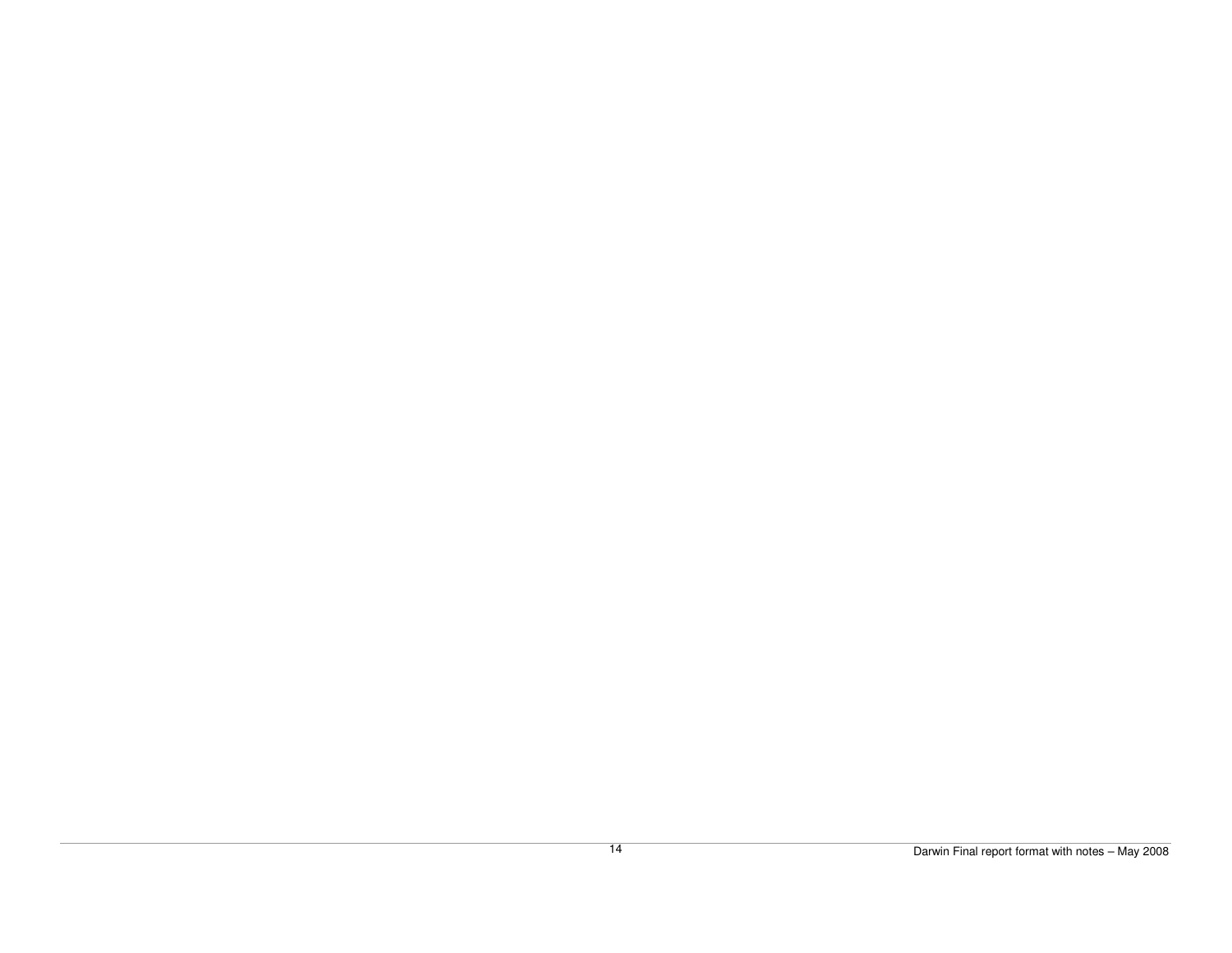# Annex 2 **Project's final logframe, including criteria and indicators**

| <b>Project summary</b>                                                                                                                  | <b>Measurable</b><br><b>Indicators</b>                                                                                                                                                                                                                                                                                                                                            | <b>Means of</b><br>verification                                                                                                                                                                          | <b>Important Assumptions</b>                                                                                                                |  |  |
|-----------------------------------------------------------------------------------------------------------------------------------------|-----------------------------------------------------------------------------------------------------------------------------------------------------------------------------------------------------------------------------------------------------------------------------------------------------------------------------------------------------------------------------------|----------------------------------------------------------------------------------------------------------------------------------------------------------------------------------------------------------|---------------------------------------------------------------------------------------------------------------------------------------------|--|--|
| Goal:                                                                                                                                   |                                                                                                                                                                                                                                                                                                                                                                                   |                                                                                                                                                                                                          |                                                                                                                                             |  |  |
|                                                                                                                                         | To draw on expertise relevant to biodiversity from within the United Kingdom to work with<br>local partners in countries rich in biodiversity but poor in resources to achieve                                                                                                                                                                                                    |                                                                                                                                                                                                          |                                                                                                                                             |  |  |
| ٠                                                                                                                                       | the conservation of biological diversity,                                                                                                                                                                                                                                                                                                                                         |                                                                                                                                                                                                          |                                                                                                                                             |  |  |
| $\bullet$<br>$\bullet$                                                                                                                  | the sustainable use of its components, and                                                                                                                                                                                                                                                                                                                                        |                                                                                                                                                                                                          | the fair and equitable sharing of benefits arising out of the utilisation of genetic                                                        |  |  |
| resources                                                                                                                               |                                                                                                                                                                                                                                                                                                                                                                                   |                                                                                                                                                                                                          |                                                                                                                                             |  |  |
| <b>Purpose</b><br>To reduce the<br>conservation impacts of<br>the passion for bird-                                                     | Strategic framework &<br>charter for promoting<br>substitution                                                                                                                                                                                                                                                                                                                    | Strategy document;<br>statements of support                                                                                                                                                              | Key stakeholders groups supportive<br>and keen to engage with issues.                                                                       |  |  |
| keeping in Indonesia<br>through the development<br>of a market-led                                                                      | Bird-farms commit to<br>breed conservation-<br>concern species                                                                                                                                                                                                                                                                                                                    | Signatories to a charter<br>Interviews                                                                                                                                                                   | Animal welfare lobby will take a<br>pragmatic and/or neutral position                                                                       |  |  |
| (substitution) mechanism                                                                                                                | Bird-keeper associations<br>commit to promote a                                                                                                                                                                                                                                                                                                                                   | As above                                                                                                                                                                                                 | Conservation concern species can be<br>bred                                                                                                 |  |  |
|                                                                                                                                         | conservation ethos<br>Government commits to<br>develop an enabling                                                                                                                                                                                                                                                                                                                | As above                                                                                                                                                                                                 |                                                                                                                                             |  |  |
|                                                                                                                                         | regulatory framework<br>BirdLife Indonesia<br>develops/facilitates a<br>follow-on project                                                                                                                                                                                                                                                                                         | BirdLife strategy & work<br>plans; project proposal                                                                                                                                                      |                                                                                                                                             |  |  |
| <b>Outputs</b>                                                                                                                          |                                                                                                                                                                                                                                                                                                                                                                                   |                                                                                                                                                                                                          |                                                                                                                                             |  |  |
| 1. Strategic framework to<br>develop and promote<br>substitution of wild-<br>caught birds with<br>captive-bred alternatives             | Policy group active by<br>end of Yr 1<br>Strategy document<br>written & disseminated<br>by yr 3                                                                                                                                                                                                                                                                                   | Minutes of meetings<br>Range of participants<br>Document, including<br>range of stakeholder<br>logos                                                                                                     | Trust and shared visions can be<br>established among stakeholders                                                                           |  |  |
| 2. Market and consumer<br>analysis of bird-keeping,<br>breeding &retailing<br>conducted and<br>disseminated                             | Market data & current<br>regulatory framework<br>collated<br>Questionnaire survey of<br>attitudes & practices of<br>bird-owners in four<br>cities by yr 2<br>Analysis of structure &<br>organisation of the bird-<br>keeping fraternity by<br>yr2<br>Expertise in bird<br>breeding for different<br>species groups<br>assessed<br>Business model of two<br>bird farms reviewed by | Technical memoranda<br>on each topic covering<br>methods, approach and<br>findings<br>Bahasa Indonesia/<br>English policy briefing<br>report<br>Publication in peer-<br>reviewed conservation<br>journal | BirdLife able to mobilise groups of<br>volunteers to conduct the surveys.<br>Bird farms willing to grant access to<br>their business models |  |  |
| 3. BirdLife Indonesia<br>staff and university<br>students trained in<br>attitude survey, market &<br>trade chain analysis<br>techniques | yr 2.<br>Supply (trade) chain<br>analysis of three wild-<br>caught species by yr 2<br>Three Indonesian<br>students complete MSc<br>research.<br>4-6 technique training<br>workshops for 12-16<br>staff & students<br>Surveys and analytical<br>work conducted to<br>professional standard                                                                                         | Training reports<br>MSc dissertations<br>Studies published in<br>peer reviewed<br>conservation journal                                                                                                   | Students keen to participate and<br>inspired by the project concept.                                                                        |  |  |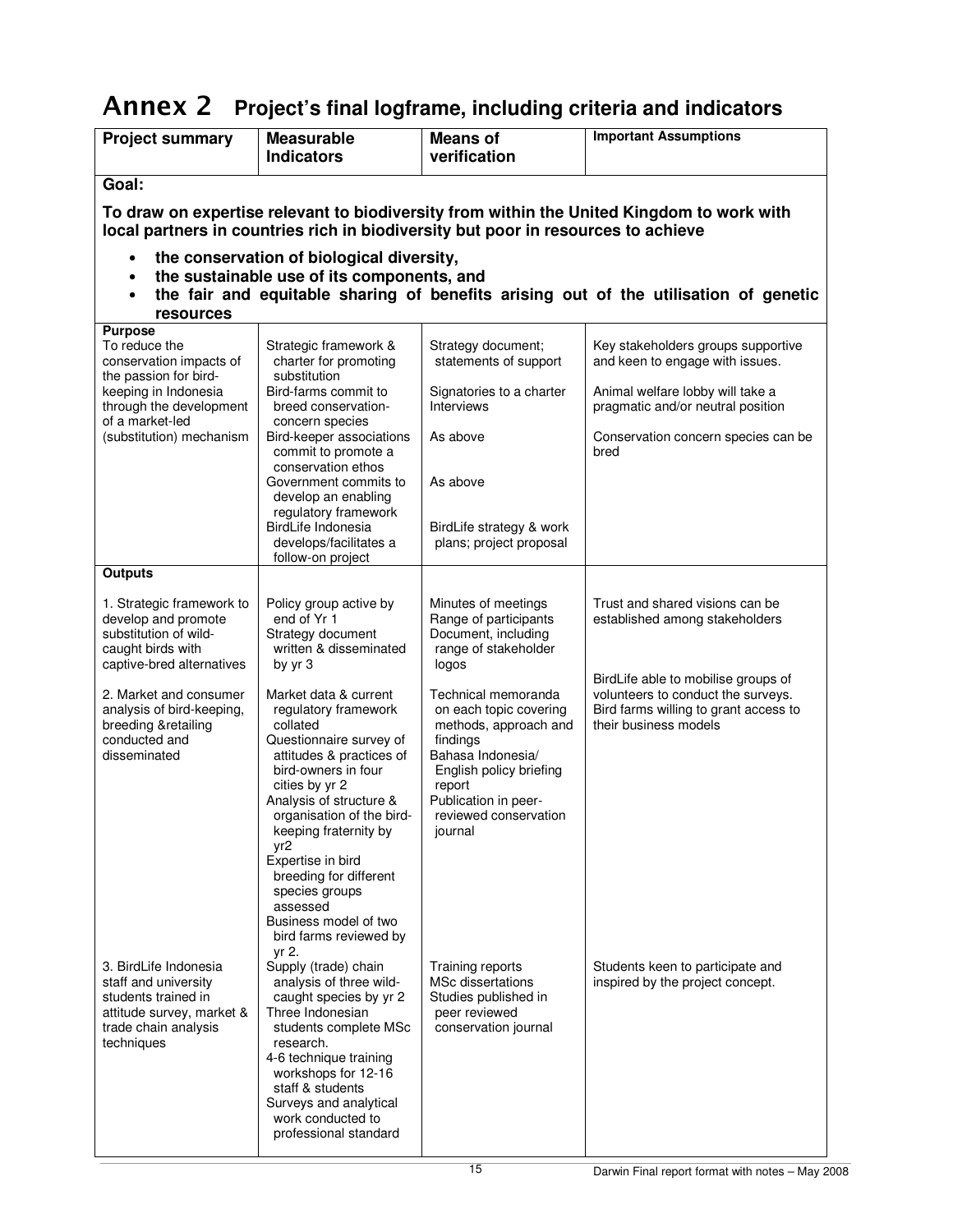| 4. BirdLife Indonesia<br>volunteer and urban<br>networks strengthened | No of new members.<br>volunteers, & associate<br>bodies          | BirdLife Indonesia<br>membership & volunteer<br>figures                                                                                                                                                         |                                                                                                                                                                                                                                                                                                                                                   |
|-----------------------------------------------------------------------|------------------------------------------------------------------|-----------------------------------------------------------------------------------------------------------------------------------------------------------------------------------------------------------------|---------------------------------------------------------------------------------------------------------------------------------------------------------------------------------------------------------------------------------------------------------------------------------------------------------------------------------------------------|
| 5. Increased public<br>awareness of ways to<br>reduce the negative    | Seminars/panel<br>discussions to bird-<br>keeper associations in | Audience figures and<br>feedback reports                                                                                                                                                                        | Bird-keepers receptive to adapting<br>their behaviours                                                                                                                                                                                                                                                                                            |
| conservation impacts of<br>bird-keeping.                              | 4 cities<br>Articles in newspapers &                             | Press cuttings, radio<br>coverage                                                                                                                                                                               |                                                                                                                                                                                                                                                                                                                                                   |
|                                                                       | magazines<br>Radio features and talk-<br>shows                   |                                                                                                                                                                                                                 |                                                                                                                                                                                                                                                                                                                                                   |
| <b>Activities</b>                                                     |                                                                  |                                                                                                                                                                                                                 |                                                                                                                                                                                                                                                                                                                                                   |
| 1. Policy (model) development                                         |                                                                  | Yr 1: convene high-level policy group Yr 2-3: Regular meeting of<br>group; ad hoc advocacy. Yr 3; national workshop; production of<br>framework document and charter.                                           |                                                                                                                                                                                                                                                                                                                                                   |
| 2. Research & training                                                |                                                                  | MSc students.                                                                                                                                                                                                   | Yr 1: Literature & policy review; two training workshops on attitude<br>surveys; pilot & implement surveys Yr 2: Training workshops on<br>(a) attitude survey analysis (b) trade-chain analysis; trade chain<br>analysis of 3 endangered bird species. Yr 2-3: Case study of two<br>bird-farm business models. Yr 1-3 supervision of 3 Indonesian |
| 3. Public awareness & constituency building                           |                                                                  | Yr 2: Presentation of survey findings to bird-keeping associations;<br>focus groups/discussions with opinion makers in bird-keeping<br>fraternity. Yr 2-3 magazine articles, press releases and radio<br>shows. |                                                                                                                                                                                                                                                                                                                                                   |
| 4. Dissemination                                                      |                                                                  | scientific and policy forums                                                                                                                                                                                    | Yr 2: production of Indonesian language technical memoranda on<br>survey techniques and results; Yr2-3 draft reports and journal<br>articles; submission of journal articles. Yr 1-3: presentations at                                                                                                                                            |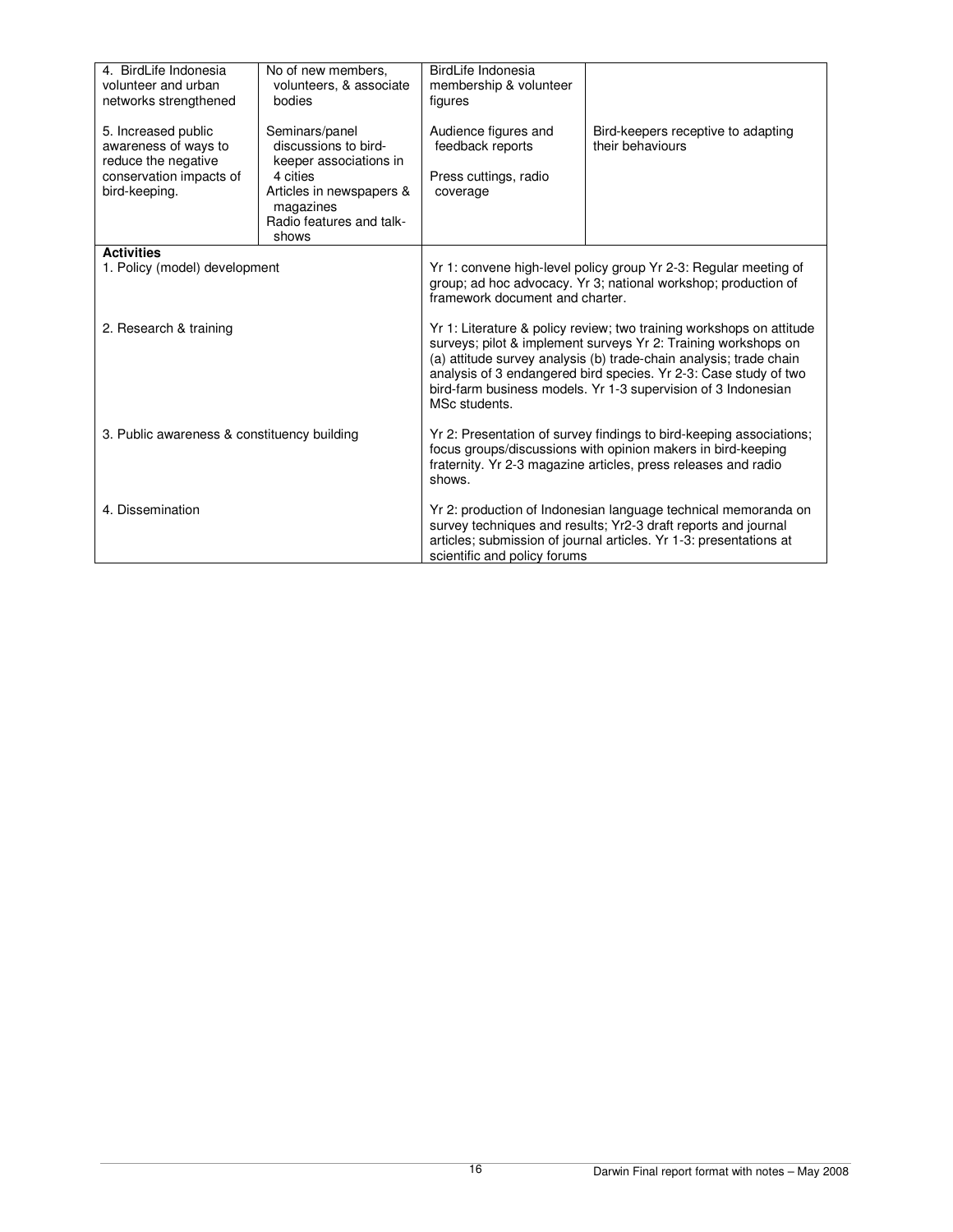## Annex 3 **Project contribution to Articles under the CBD**

#### Article No./Title Project **% Article Description**  6. General Measures for Conservation & Sustainable Use 30 Develop national strategies that integrate conservation and sustainable use. 7. Identification and **Monitoring**  Identify and monitor components of biological diversity, particularly those requiring urgent conservation; identify processes and activities that have adverse effects; maintain and organise relevant data. 8. In-situ **Conservation**  Establish systems of protected areas with guidelines for selection and management; regulate biological resources, promote protection of habitats; manage areas adjacent to protected areas; restore degraded ecosystems and recovery of threatened species; control risks associated with organisms modified by biotechnology; control spread of alien species; ensure compatibility between sustainable use of resources and their conservation; protect traditional lifestyles and knowledge on biological resources. 9. Ex-situ Conservation 20 Adopt ex-situ measures to conserve and research components of biological diversity, preferably in country of origin; facilitate recovery of threatened species; regulate and manage collection of biological resources. 10. Sustainable Use of Components of Biological Diversity 30 Integrate conservation and sustainable use in national decisions; protect sustainable customary uses; support local populations to implement remedial actions; encourage cooperation between governments and the private sector. 11. Incentive **Measures**  Establish economically and socially sound incentives to conserve and promote sustainable use of biological diversity. 12. Research and **Training**  Establish programmes for scientific and technical education in identification, conservation and sustainable use of biodiversity components; promote research contributing to the conservation and sustainable use of biological diversity, particularly in developing countries (in accordance with SBSTTA recommendations). 13. Public Education and Awareness Promote understanding of the importance of measures to conserve biological diversity and propagate these measures

#### **Project Contribution to Articles under the Convention on Biological Diversity**

| and Awareness                                                        | conserve biological diversity and propagate these measures<br>through the media; cooperate with other states and<br>organisations in developing awareness programmes.                                                                                                                                                                |
|----------------------------------------------------------------------|--------------------------------------------------------------------------------------------------------------------------------------------------------------------------------------------------------------------------------------------------------------------------------------------------------------------------------------|
| 14. Impact<br>Assessment and<br><b>Minimizing Adverse</b><br>Impacts | Introduce EIAs of appropriate projects and allow public<br>participation; take into account environmental consequences<br>of policies; exchange information on impacts beyond State<br>boundaries and work to reduce hazards; promote emergency<br>responses to hazards; examine mechanisms for re-dress of<br>international damage. |
| 15. Access to Genetic<br>Resources                                   | Whilst governments control access to their genetic resources<br>they should also facilitate access of environmentally sound<br>uses on mutually agreed terms; scientific research based on<br>a country's genetic resources should ensure sharing in a fair<br>and equitable way of results and benefits.                            |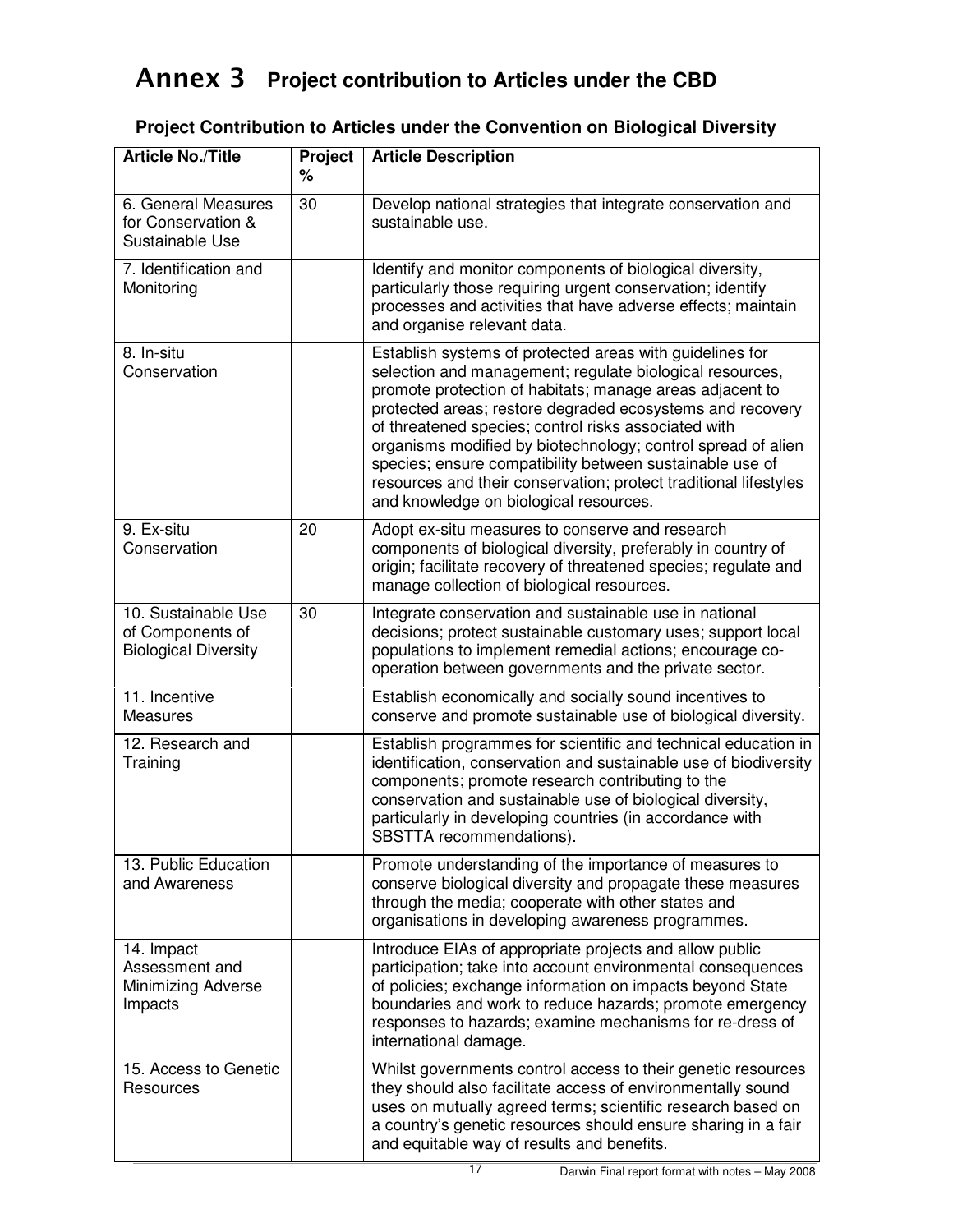| <b>Article No./Title</b>                       | Project | <b>Article Description</b>                                                                                                                                                                                                                                                                                                                                |
|------------------------------------------------|---------|-----------------------------------------------------------------------------------------------------------------------------------------------------------------------------------------------------------------------------------------------------------------------------------------------------------------------------------------------------------|
|                                                | ℅       |                                                                                                                                                                                                                                                                                                                                                           |
| 16. Access to and<br>Transfer of<br>Technology |         | Countries shall ensure access to technologies relevant to<br>conservation and sustainable use of biodiversity under fair<br>and most favourable terms to the source countries (subject to<br>patents and intellectual property rights) and ensure the<br>private sector facilitates such assess and joint development<br>of technologies.                 |
| 17. Exchange of<br>Information                 | 10      | Countries shall facilitate information exchange and<br>repatriation including technical scientific and socio-economic<br>research, information on training and surveying programmes<br>and local knowledge                                                                                                                                                |
| 19. Bio-safety<br>Protocol                     |         | Countries shall take legislative, administrative or policy<br>measures to provide for the effective participation in<br>biotechnological research activities and to ensure all<br>practicable measures to promote and advance priority access<br>on a fair and equitable basis, especially where they provide<br>the genetic resources for such research. |
| <b>Other Contribution</b>                      | 10      | Smaller contributions (eg of 5%) or less should be summed<br>and included here.                                                                                                                                                                                                                                                                           |
| Total %                                        | 100%    | Check $% =$ total 100                                                                                                                                                                                                                                                                                                                                     |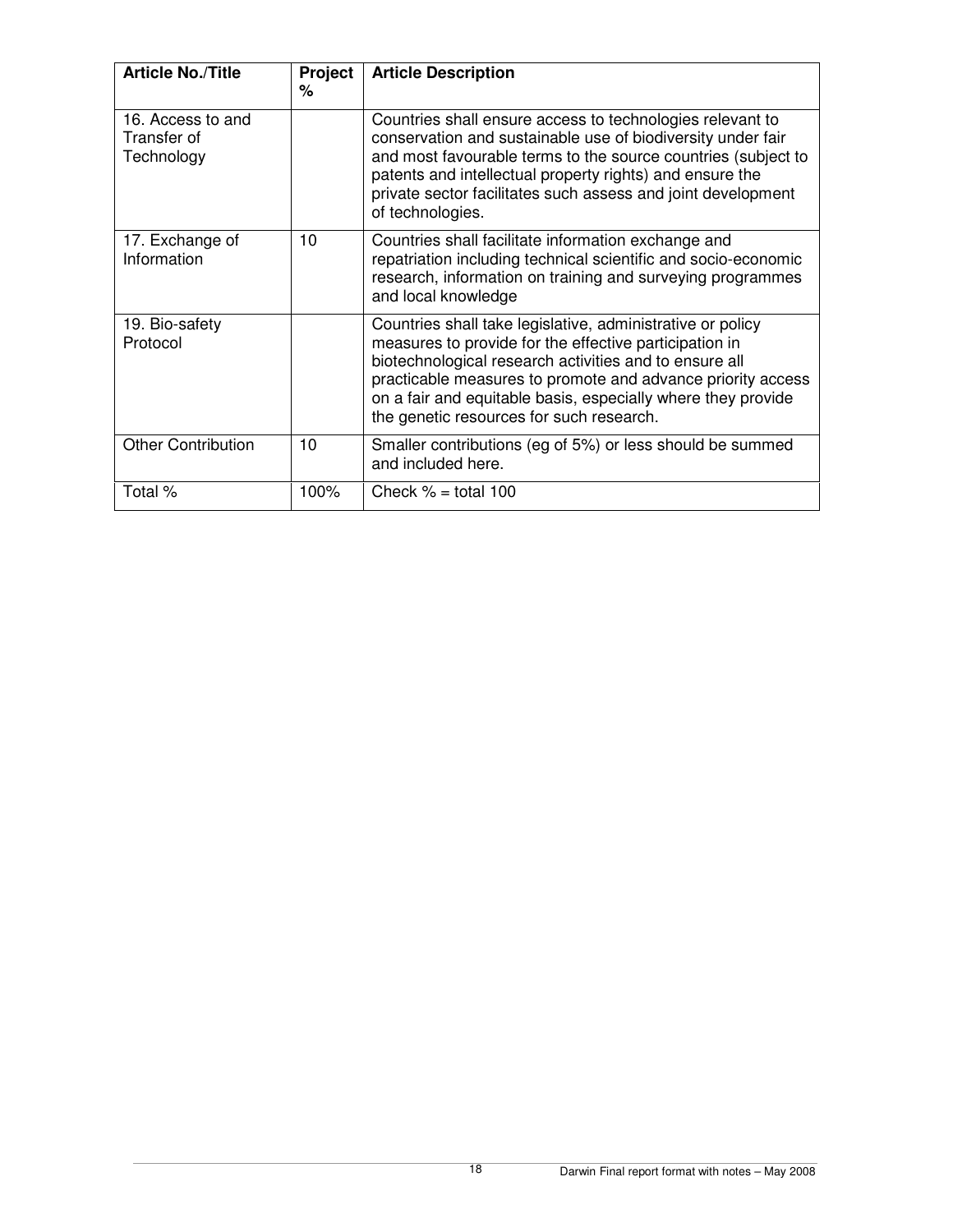## Annex 4 **Standard Measures**

| Code            | <b>Description</b>                                                                                                                                                        | Totals (plus additional detail as<br>required)                                          |  |  |
|-----------------|---------------------------------------------------------------------------------------------------------------------------------------------------------------------------|-----------------------------------------------------------------------------------------|--|--|
|                 | <b>Training Measures</b>                                                                                                                                                  |                                                                                         |  |  |
| 1a              | Number of people to submit PhD thesis                                                                                                                                     | n/a                                                                                     |  |  |
| 1 <sub>b</sub>  | Number of PhD qualifications obtained                                                                                                                                     | n/a                                                                                     |  |  |
| $\overline{c}$  | Number of Masters qualifications obtained                                                                                                                                 | 1                                                                                       |  |  |
| 3               | Number of other qualifications obtained                                                                                                                                   | n/a                                                                                     |  |  |
| 4a              | Number of undergraduate students receiving<br>training                                                                                                                    | n/a                                                                                     |  |  |
| 4b              | Number of training weeks provided to<br>undergraduate students                                                                                                            | n/a                                                                                     |  |  |
| 4c              | Number of postgraduate students receiving<br>training (not 1-3 above)                                                                                                     | n/a                                                                                     |  |  |
| 4d              | Number of training weeks for postgraduate<br>students                                                                                                                     |                                                                                         |  |  |
| 5               | Number of people receiving other forms of long-<br>term (>1yr) training not leading to formal<br>qualification(ie not categories 1-4 above)                               |                                                                                         |  |  |
| 6a              | Number of people receiving other forms of short-term<br>education/training (i.e not categories 1-5 above)                                                                 | 56 attendance at social survey training<br>100 attendances at bird-breeding<br>training |  |  |
| 6b              | Number of training weeks not leading to formal<br>qualification                                                                                                           | 2                                                                                       |  |  |
| $\overline{7}$  | Number of types of training materials produced<br>for use by host country(s)                                                                                              | $\overline{4}$                                                                          |  |  |
|                 | <b>Research Measures</b>                                                                                                                                                  |                                                                                         |  |  |
| 8               | Number of weeks spent by UK project staff on                                                                                                                              | Jepson ca. 88 days                                                                      |  |  |
|                 | project work in host country(s)                                                                                                                                           | Ladle 12 days                                                                           |  |  |
|                 |                                                                                                                                                                           | Hall (photographer) 20 days                                                             |  |  |
| 9               | Number of species/habitat management plans<br>(or action plans) produced for Governments,<br>public authorities or other implementing<br>agencies in the host country (s) | 1                                                                                       |  |  |
| 10              | Number of formal documents produced to assist<br>work related to species identification,<br>classification and recording.                                                 | n/a                                                                                     |  |  |
| 11a             | Number of papers published or accepted for<br>publication in peer reviewed journals                                                                                       | $\mathbf{1}$                                                                            |  |  |
| 11 <sub>b</sub> | Number of papers published or accepted for<br>publication elsewhere                                                                                                       | $\overline{c}$                                                                          |  |  |
| 12a             | Number of computer-based databases<br>established (containing species/generic<br>information) and handed over to host country                                             | 1 (data set)                                                                            |  |  |
| 12 <sub>b</sub> | Number of computer-based databases                                                                                                                                        | n/a                                                                                     |  |  |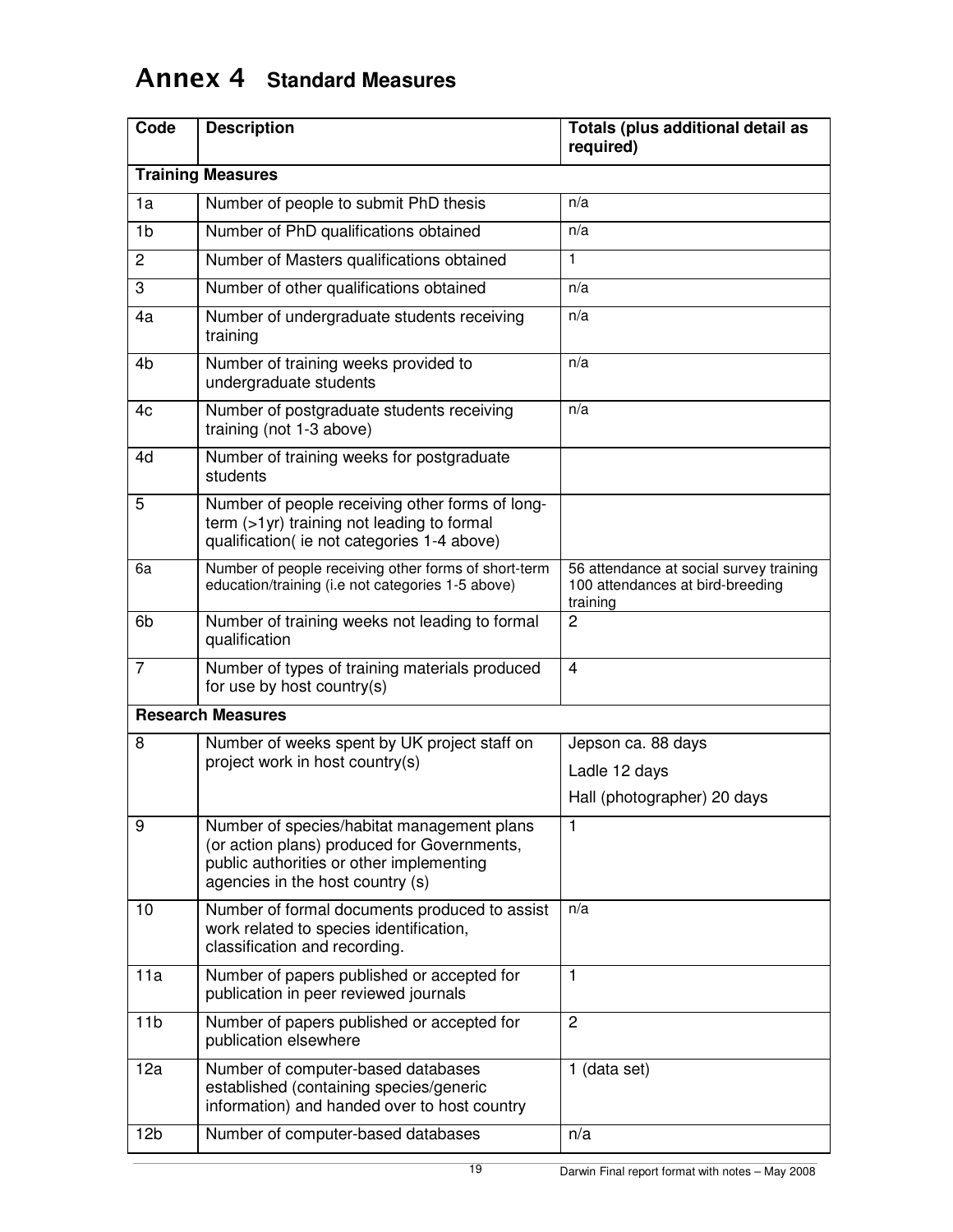| Code            | <b>Description</b>                                                                                                                   | Totals (plus additional detail as<br>required)                                                |
|-----------------|--------------------------------------------------------------------------------------------------------------------------------------|-----------------------------------------------------------------------------------------------|
|                 | enhanced (containing species/genetic<br>information) and handed over to host country                                                 |                                                                                               |
| 13a             | Number of species reference collections<br>established and handed over to host country(s)                                            | n/a                                                                                           |
| 13 <sub>b</sub> | Number of species reference collections<br>enhanced and handed over to host country(s)                                               | n/a                                                                                           |
|                 | <b>Dissemination Measures</b>                                                                                                        |                                                                                               |
| 14a             | Number of conferences/seminars/workshops<br>organised to present/disseminate findings from<br>Darwin project work                    | 10<br>(3 PBI Workshop, 3 FGD, 3 social survey training<br>workshop, 1 lesson learn workshop)  |
| 14 <sub>b</sub> | Number of conferences/seminars/ workshops<br>attended at which findings from Darwin project<br>work will be presented/ disseminated. | $\mathbf{1}$                                                                                  |
| 15a             | Number of national press releases or publicity<br>articles in host country(s)                                                        | 11<br>(2 Majalah Burung, 4 Agrobis Burung, 2 kompas, 1<br>Sinar Harapan, 1 Suara Pembaharuan) |
| 15 <sub>b</sub> | Number of local press releases or publicity<br>articles in host country(s)                                                           | n/a                                                                                           |
| 15c             | Number of national press releases or publicity<br>articles in UK                                                                     | 1 (Darwin web-site)                                                                           |
| 15d             | Number of local press releases or publicity<br>articles in UK                                                                        | 0                                                                                             |
| 16a             | Number of issues of newsletters produced in the<br>host country(s)                                                                   | n/a                                                                                           |
| 16 <sub>b</sub> | Estimated circulation of each newsletter in the<br>host country(s)                                                                   | n/a                                                                                           |
| 16c             | Estimated circulation of each newsletter in the<br>UK                                                                                | n/a                                                                                           |
| 17a             | Number of dissemination networks established                                                                                         | 1 (Fancy bird foods)                                                                          |
| 17 <sub>b</sub> | Number of dissemination networks enhanced or<br>extended                                                                             | $2$ (BI + PBI)                                                                                |
| 18a             | Number of national TV programmes/features in<br>host country(s)                                                                      | $\mathbf 0$                                                                                   |
| 18 <sub>b</sub> | Number of national TV programme/features in<br>the UK                                                                                | n/a                                                                                           |
| 18 <sub>c</sub> | Number of local TV programme/features in host<br>country                                                                             | $\mathbf 0$                                                                                   |
| 18d             | Number of local TV programme features in the<br>UK                                                                                   | $\Omega$                                                                                      |
| 19a             | Number of national radio interviews/features in<br>host country(s)                                                                   | 1<br>(Green Radio)                                                                            |
| 19 <sub>b</sub> | Number of national radio interviews/features in<br>the UK                                                                            | $\mathbf 0$                                                                                   |
| 19 <sub>c</sub> | Number of local radio interviews/features in host<br>country (s)                                                                     | $\mathbf 0$                                                                                   |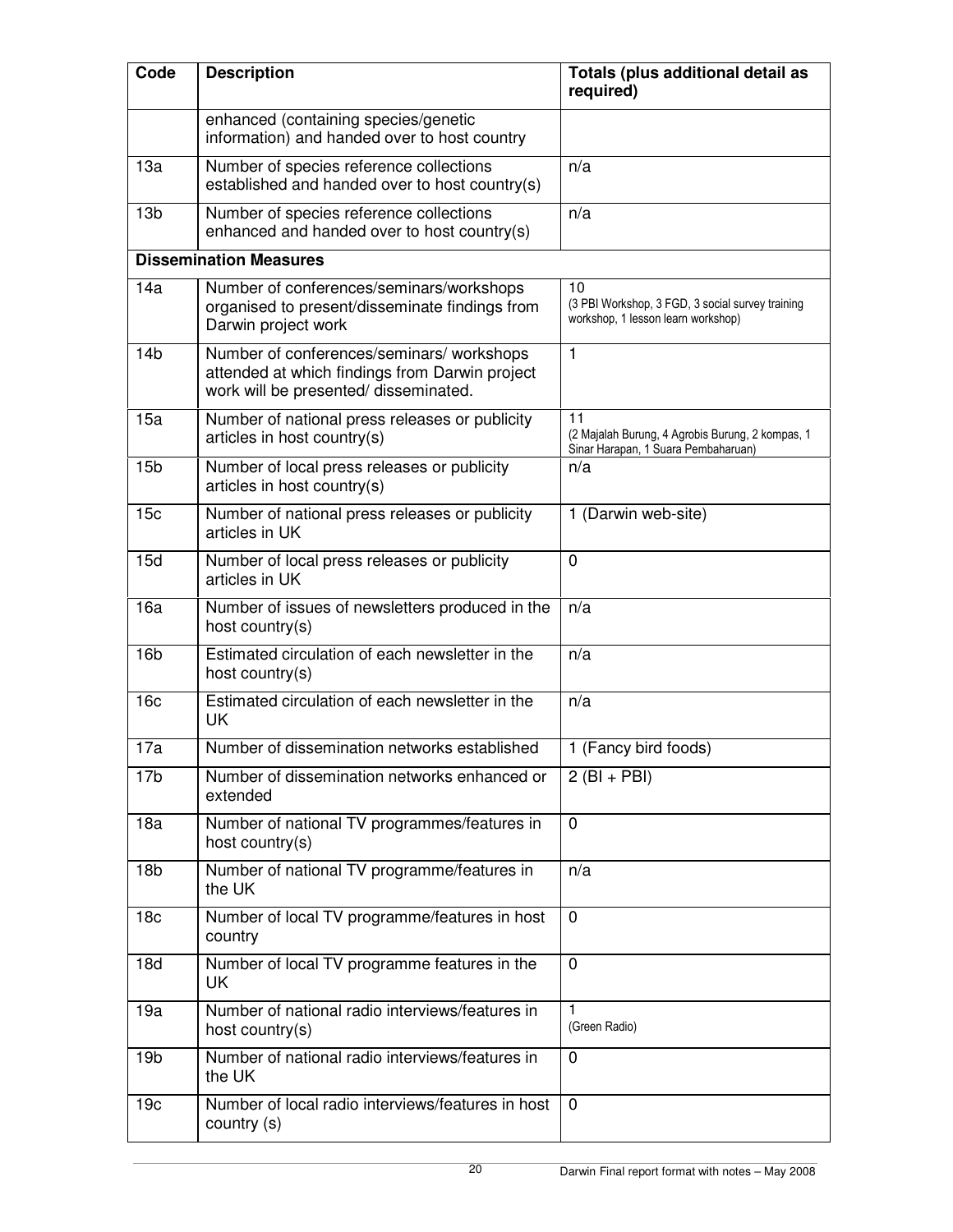| Code                                                                                   | <b>Description</b>                                                                             | Totals (plus additional detail as<br>required) |  |
|----------------------------------------------------------------------------------------|------------------------------------------------------------------------------------------------|------------------------------------------------|--|
| 19d                                                                                    | Number of local radio interviews/features in the<br>UK                                         | $\Omega$                                       |  |
|                                                                                        | <b>Physical Measures</b>                                                                       |                                                |  |
| 20                                                                                     | Estimated value (£s) of physical assets handed<br>over to host country(s)                      |                                                |  |
| 21                                                                                     | Number of permanent<br>educational/training/research facilities or<br>organisation established | n/a                                            |  |
| 22                                                                                     | Number of permanent field plots established                                                    | n/a                                            |  |
| 23                                                                                     | Value of additional resources raised for project                                               | Ca. £1000 in kind from CIFOR for<br>room use   |  |
| Other Measures used by the project and not currently including in DI standard measures |                                                                                                |                                                |  |
| 24                                                                                     | Number of policy briefs                                                                        | $\overline{c}$                                 |  |
| 25                                                                                     | Number of presentations (academic,<br>conservation, public)                                    | 16                                             |  |
|                                                                                        | Number of new web-sites created                                                                | 1                                              |  |
|                                                                                        |                                                                                                |                                                |  |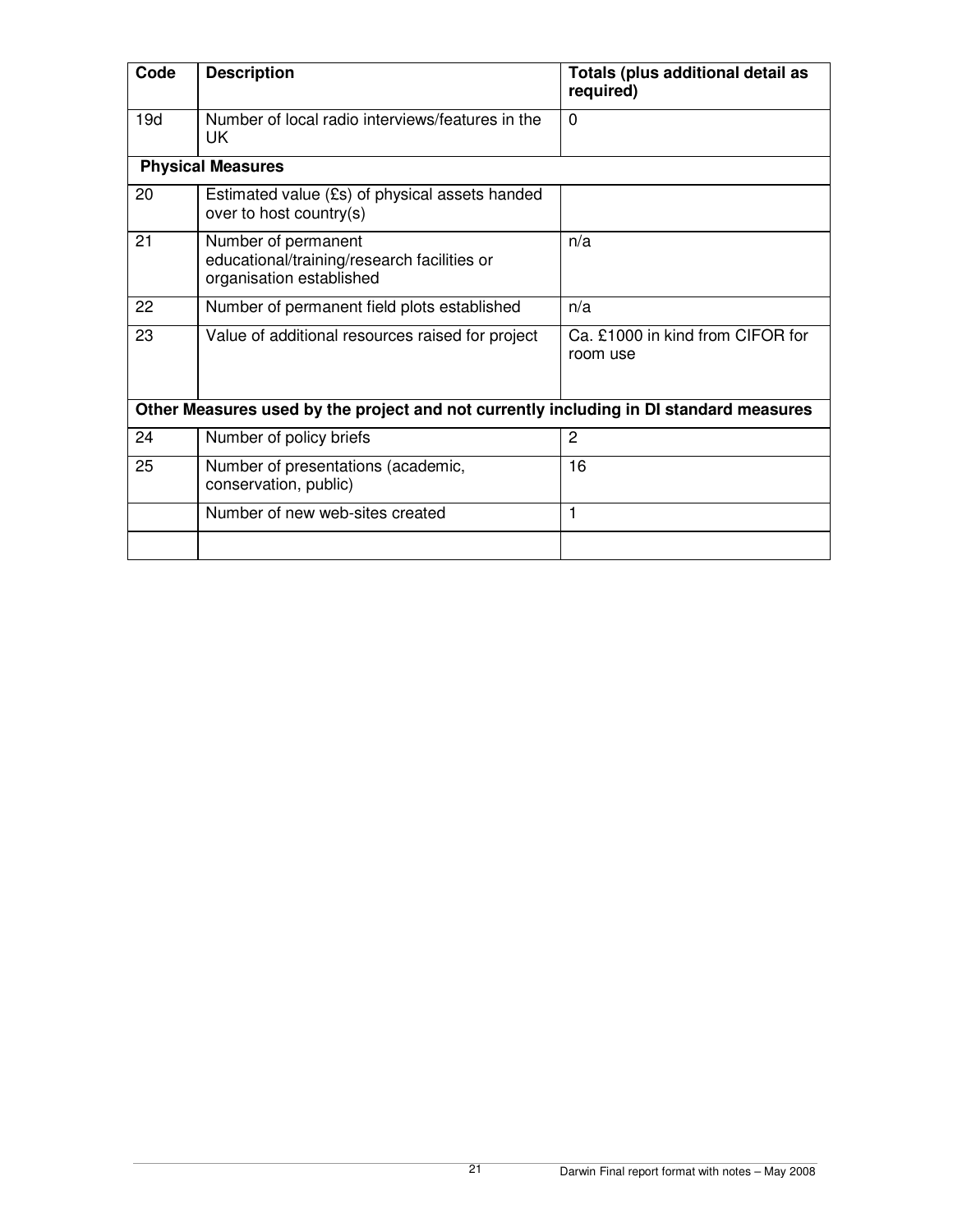## Annex 5 **Publications**

| Type *                        | <b>Detail</b>                                                                                                                                                                                                                                                                          | <b>Publishers</b> | <b>Available from</b>            | <b>Cost</b> |
|-------------------------------|----------------------------------------------------------------------------------------------------------------------------------------------------------------------------------------------------------------------------------------------------------------------------------------|-------------------|----------------------------------|-------------|
| (eg journals,<br>manual, CDs) | (title, author, year)                                                                                                                                                                                                                                                                  | (name, city)      | (eg contact address,<br>website) | £           |
| <b>Booklet</b>                | Household survey of<br>bird-keeping in<br>Indonesia (graphical<br>summary of results<br>(in Bahasa<br>Indonesia)                                                                                                                                                                       | BI                |                                  | $\mathbf 0$ |
| Technical<br>memorandum       | Overview of trends in<br>bird-keeping from<br>analysis of front<br>pages of Agrobis<br>Burung 2005-6 (in<br>Bahasa Indonesia)                                                                                                                                                          | B <sub>l</sub>    |                                  | 0           |
| Technical<br>memorandum       | Summarry and<br>analysis of law on<br>captive breeding and<br>wild birds in<br>Indonesia<br>by Khusnul Zaini (in<br>Bahasa Indonesia)                                                                                                                                                  | BI                |                                  | 0           |
| Technical<br>memorandum       | Towards a<br>certification scheme<br>for captive-bred birds<br>in Indonesia.<br>A review of<br>International best<br>practice in<br>certification and a<br>tentative scheme for<br>discussion by<br>Katherine Hawkins &<br>Paul Jepson (in<br>English & Bahasa<br>Indonesia)           |                   |                                  | 0           |
| Technical<br>memorandum       | Designing and<br>administering a<br>household survey<br>tool to build an<br>evidence base for<br>interventions to<br>reduce the<br>conservation<br>impacts of the bird-<br>keeping hobby in<br>Java and Bali by<br>Pete Wood and<br>Paul Jepson (in<br>English & Bahasa<br>Indonesia). |                   |                                  | 0           |
| Report                        | Report of a workshop<br>to review lessons<br>from the<br>implementation of a                                                                                                                                                                                                           |                   |                                  | $\mathbf 0$ |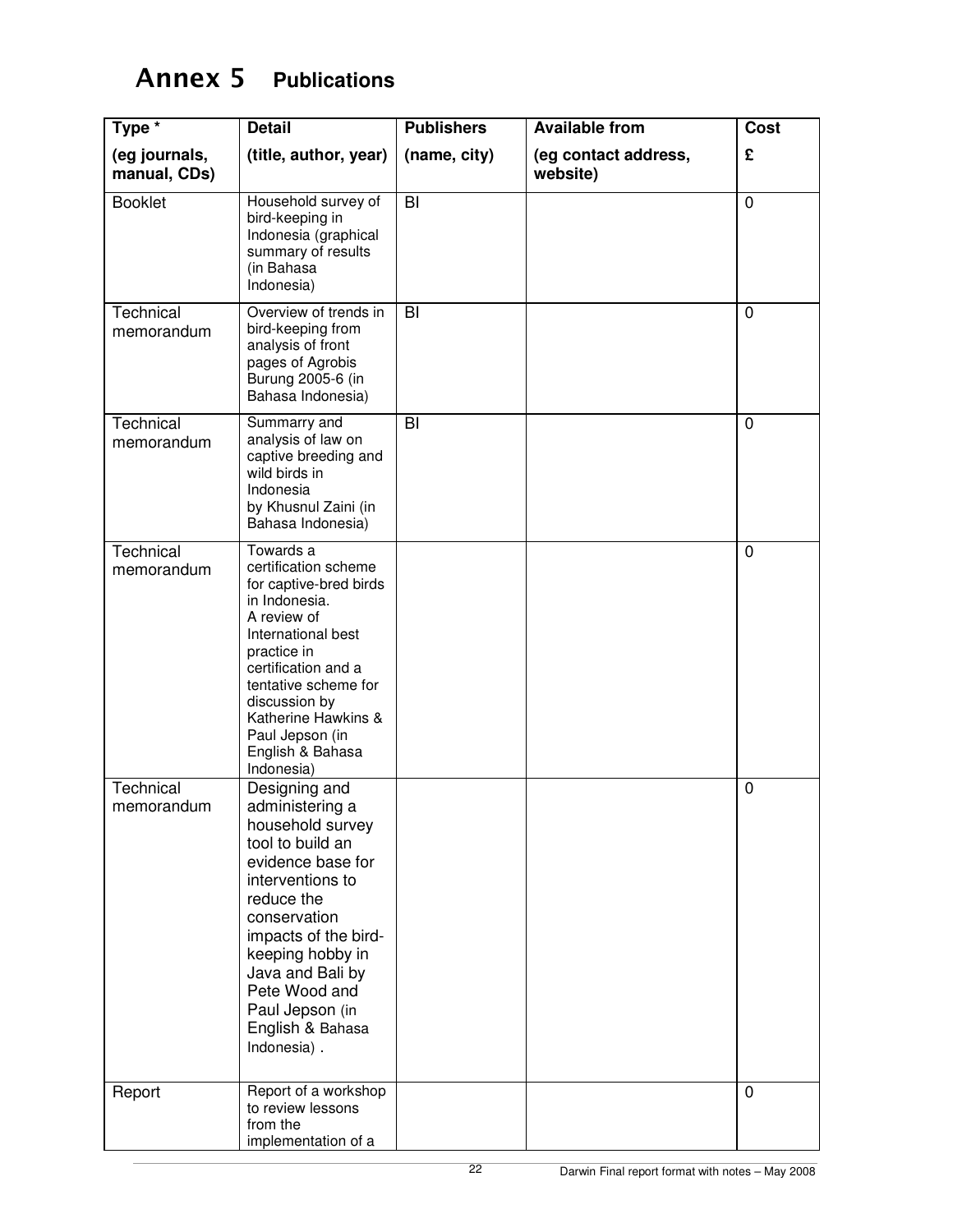|                         | household survey of<br>bird keeping(in<br>Bahasa Indonesia)                                                                                                                                   |                          |                          |                                                  |
|-------------------------|-----------------------------------------------------------------------------------------------------------------------------------------------------------------------------------------------|--------------------------|--------------------------|--------------------------------------------------|
| Technical<br>memorandum | Manual for Monitoring<br>Webforums: a case<br>study of<br>Kicaumania.org                                                                                                                      |                          |                          | $\Omega$                                         |
| Leaflet                 | Hobi Memelihara                                                                                                                                                                               |                          |                          | 0                                                |
|                         | Burung Kicauan<br>(the songbird<br>keeping hobby)                                                                                                                                             |                          |                          |                                                  |
| Journal article         | Developing New<br>Policy Instruments to<br>Regulate<br>Consumption of Wild<br>Birds: Socio-<br>Demographic<br>Characteristics of<br>Bird-Keeping in Java<br>and Bali by P Jepson<br>& R Ladle | Oryx                     |                          | Will be<br>free via<br>PJ staff<br>work-<br>page |
| Magazine article        | Orange-headed<br>thrush and the avian<br>X-factor by P Jepson                                                                                                                                 | <b>Birding Asia</b>      | www.orientalbirdclub.org | ?                                                |
| Magazine article        | Wild java in a cage<br>by Jenna Blakely and<br>Nick Hall                                                                                                                                      | Geographical<br>magazine |                          | ?                                                |
|                         |                                                                                                                                                                                               |                          |                          |                                                  |

## **Annex 7 List of presentations**

| Presenter(s)              | Title                                                                                                              | Audience/event                                       | Date       |
|---------------------------|--------------------------------------------------------------------------------------------------------------------|------------------------------------------------------|------------|
| P Jepson & R<br>Saryanthi | A market-led conservation response to the<br>domestic bird-trade in Indonesia                                      | PILI-NGO Movement,<br>Bogor                          | Sept<br>05 |
| P Jepson & R<br>Saryanthi | Preliminary results of a surevy of bird-<br>keeping habits in the cities of Java & Bali                            | PILI-NGO Movement,<br>Bogor                          | Sep 06     |
| Pete Wood                 | Jakarta Chambers of Commerce                                                                                       |                                                      | ?          |
| P. Jepson                 | A market-led conservation response to the<br>domestic bird-trade in Indonesia: findings<br>from a household survey | Presentation to USAID in<br>Syurabaya                |            |
| P Jepson                  | A bird in a cage puts all Java in a craze                                                                          | Oxford Ornithological<br>Society                     | Feb 07     |
|                           |                                                                                                                    | Reading Ornithological<br>Society                    |            |
| P Jepson                  | A market-led approach to domestic bird trade<br>in Java & Bali                                                     | Mid-term review seminar,<br><b>OUCE</b>              |            |
| P. Jepson                 | A market-led approach to domestic bird trade<br>in Java & Bali                                                     | <b>Cambridge Conservation</b><br>Forum               |            |
| P Jepson                  | Using a social marketing framework to<br>systematically evaluate and design a<br>conservation instrument prior to  | <b>Conservation Biology</b><br>Annual Meeting, South | July 07    |